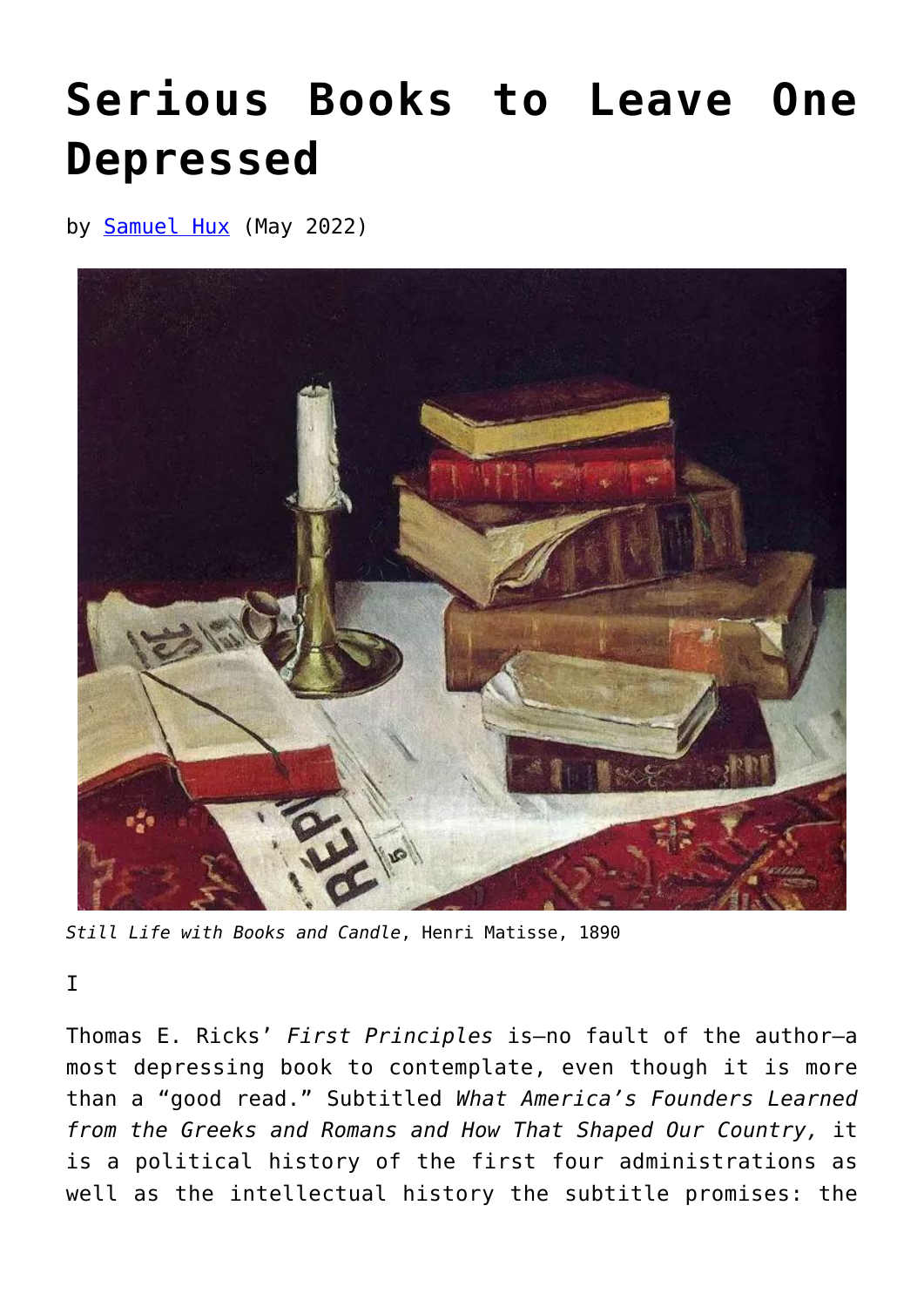learning and ideas of George Washington, John Adams, Thomas Jefferson, and James Madison. It's depressing because the reader, or at least this reader, is saying to himself before he gets very far, "How the hell—or how in god's name—did we get from that glorious then to this goddamned now?" I should explain, although the reader may know already what I mean and why I mean it.

I have no doubt that the United States of America is, even now, the most fortunate national blessing ever bestowed upon this earth—and there is a great deal of competition, including the manifest freedoms invented by The United Kingdom and the cultural monuments of continental Europe. But Jeessuss! Given the quality of the men who have led the U.S. since the first four—with very few exceptions—Americans have been blessed with the most inexplicable and unearned sheer Luck, or God has been most kind to the unworthy. I know it is unfair to think of the generation of the Founders and then shudder in disgust that a *thing* like Jim Jordan sits in Congress (I'm registered Republican by the way) and he is not the worst of either party, the Republican fringe embarrassing, the Democratic anti-Semitic.

As straight history *First Principles* has its surprises unless you are a specialist in early American history. If you paid attention in school you know that the most significant of the early presidents was Washington with Jefferson a close second. And Washington, the sentimental greatest since the first may still be the most significant because this man who could have become an unofficial monarch stepped down after two terms, creating a powerful precedent. Ricks makes the case, without shouting it, that Madison may outweigh Jefferson and Adams since he was essential to the establishment of the Constitution, which might not have passed without his powerful essays in its support. A surprise about Washington is that as *General* Washington—I had never thought about this—he won really few battles. We know the famous ones—after crossing the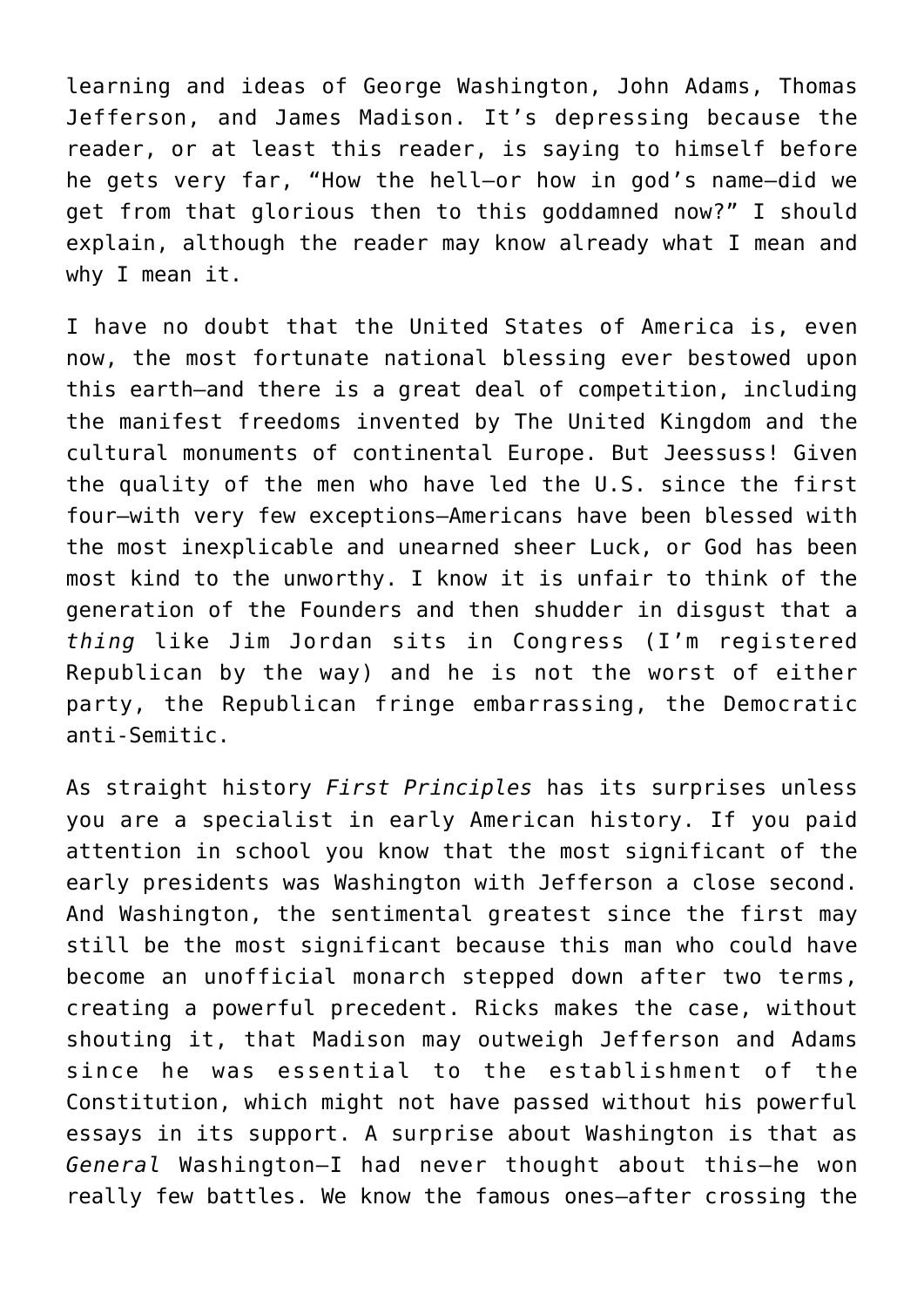Delaware and the finale at Yorktown—but he suffered many more technical defeats as he outlasted the British by wearing them down with unconventional warfare. The straight history is interesting and often riveting, but the intellectual history is more so, and much less thought about.

While Adams, Jefferson, and Madison could be, should be, thought of as philosophers, Washington certainly not. He was the least educated, minimum formal education in fact, while Adams attended Harvard, Jefferson William and Mary, and Madison the College of New Jersey which came to be Princeton. That should not allow one to assume *The Founding Father* a merely so-so intellect: his correspondence during the war and after, its depth of thought and surprising grace of prose, reveal a kind of untutored and almost poetic intellectual in the making. Adams, the least successful of the four, serving but one term, was the purest philosopher, his several works of political theory belonging in any history of the genre. (So say I, who always included Adams in my course on American Philosophy.) Jefferson read, wrote, and thought about "everything"—and never stopped. The late-life correspondence between him and Adams is an intellectual monument. Madison was Jefferson's equal, and maybe slightly more the philosopher, given his contributions to *The Federalist Papers.*

Ricks' most compelling and instructive theme, of course, is indicated by the subtitle. "Everyone" knows classical Greece and Rome were essential to the  $18<sup>th</sup>$  century, but "anyone" will be surprised and/or impressed by *how much* the classical authors and thinkers meant to the founders. The latter three were constantly quoting the Greeks and Romans and finding lessons in their history, Adams and Madison favoring Roman sources, Jefferson more inclined to the Greek. Washington was hardly Greco-Roman illiterate. But he absorbed most of the classical virtues more or less at second hand. Nonetheless, he was characterized by his contemporaries as "The Noblest Roman of Them All."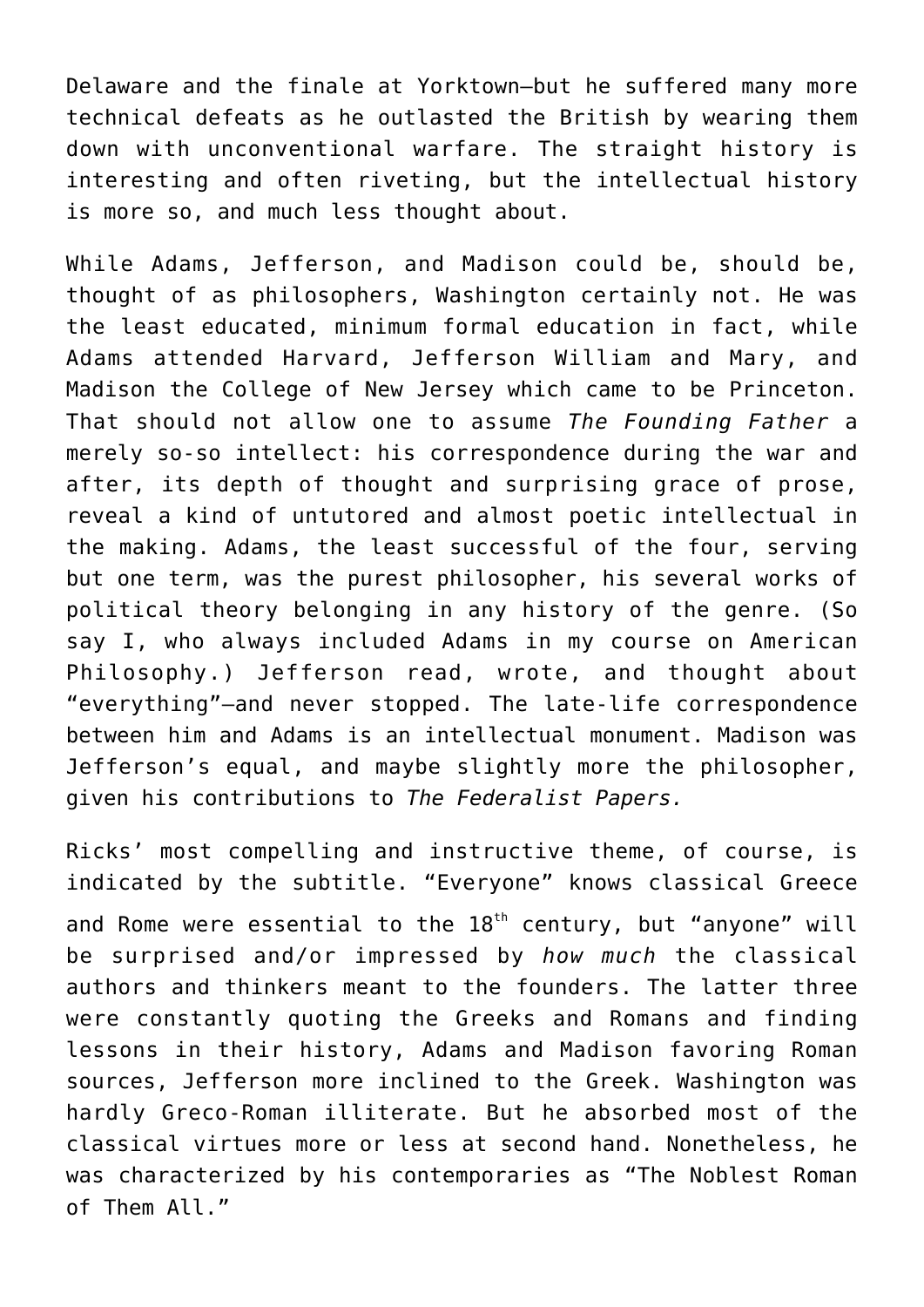A sub-subtitle of Ricks' book could be *The Intellectual as President: The Beginnings.* But it would be hard to make substantial subsequent volumes. James Monroe was no slouch, and John Quincy Adams was as intellectual as Ricks' subjects, but not until one gets to Abraham Lincoln does the story pick up again. Andrew Jackson of course had his virtues, but intellect and culture were not among them. And after Lincoln? U. S. Grant, great general and so-so president, finally revealed his intellectual culture with his magnificent memoirs. Then wait several decades until the prolific Theodore Roosevelt precedes the College Professor as President, Woodrow Wilson, Ph.D. Then. . . ?

Franklin Delano Roosevelt was smart. As were Harry Truman, Dwight Eisenhower, Richard Nixon, and Lyndon Johnson. Before LBJ, Jack Kennedy impressed the hell out of Norman Mailer, who mistook a glamorous Ivy Leaguer for a cultural icon, since he had a smattering of acculturation and apparently knew of one of Mailer's books. Bill Clinton was smart, but not enough to keep his trousers zipped. Please do not tell me Barack Obama was an intellectual: merely a brownish pseudo-JFK and thereby "historical." None of the others were without smarts, but. . . .

It's a good thing that The United States was not being founded recently, *recent* not being very recent. *Founding* itself is a vital concept and historical fact. Actually there are not many nations which were "founded." Unless one considers the 1707 Act of Union which joined England and Scotland a founding, Great Britain was never founded. England, Scotland, Ireland and Wales each slowly *evolved* over many centuries: there is no definitive date like 1775 plus. France also gradually evolved. As did Russia (a change of *regime* to the Soviet Union was not the birth of Russia). Apparent exceptions are of two classes. (1) The union of various nations which slowly evolved and then came together as One Nation, as in Germany, Italy, the Austro-Hungarian Empire, etc. in "imitation" as it were of Great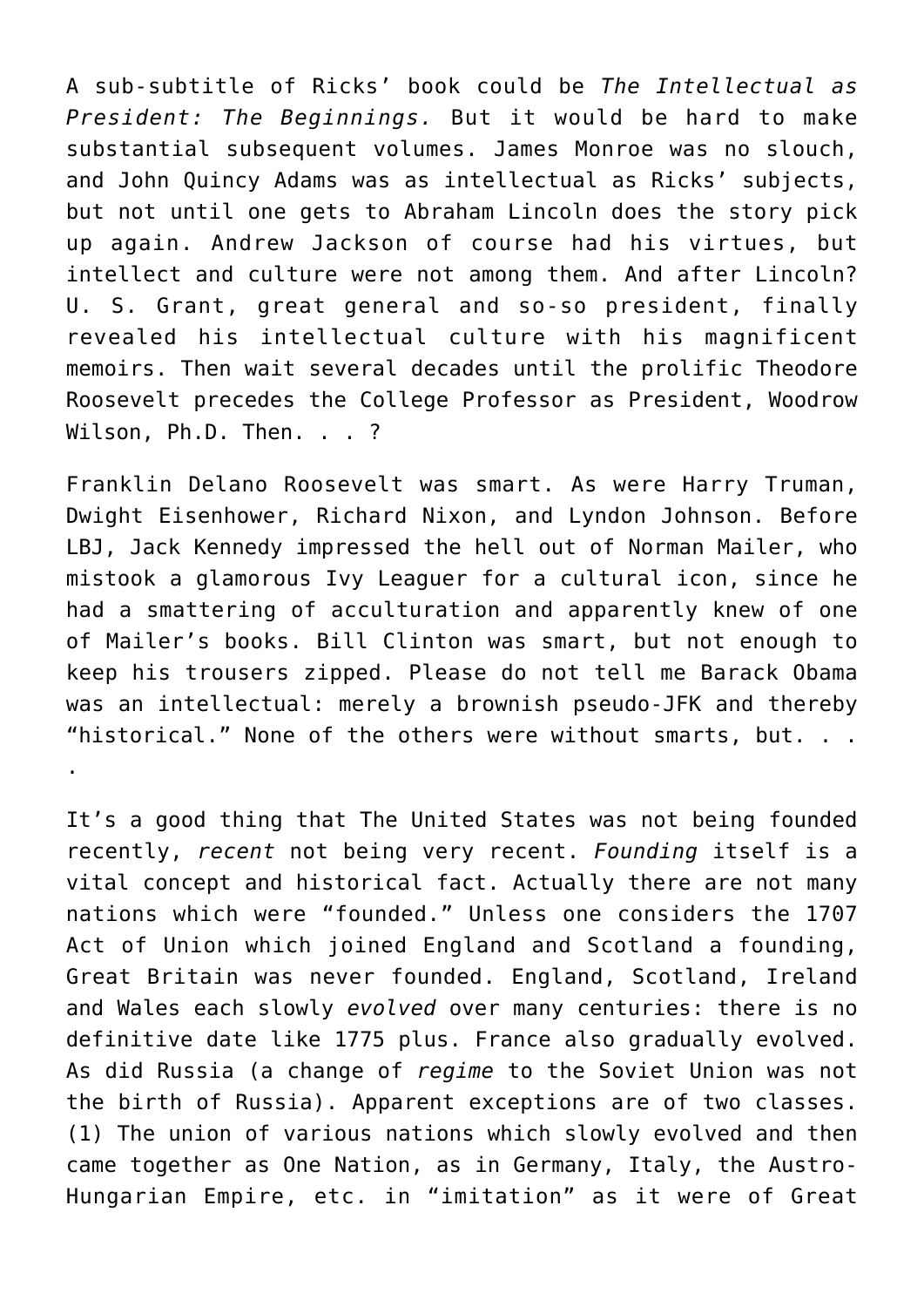Britain. (2) A colony *given independence* by an empire, as is the case with India for instance, which is less an active founding than a gift to a national entity which had evolved radically over the years, quite a different thing from the American example of birth through revolution. One might say of the apparent exceptions, very loosely but meaningfully, they were not *made* but rather *happened.* The only significant example of a real founding with a dramatic date other than The United States is Israel. It was not a gift from any empire of which it was not a part. And if one wants to insist that Israel would not exist had not the United Nations voted its establishment, a gift, I insist "No." The U.N. would not have acted as it did had not the Jews of the middle-east *insisted,* "We are making our own new nation no matter what the hell anybody else says!"

One other matter the U.S. and Israel share, once I set Washington aside as an historical figure who truly is *sui generis*: John Adams, Thomas Jefferson, James Madison. Chaim Weitzmann, David Ben Gurion, Golda Meir. Founders who were serious intellectuals. There are scholars and hard-nosed realists who will argue, I am sure, that it does not require advanced intellect to bring a new nation into being, that the job can be done by people of ordinary mental capacities and middling culture. But give me an example, I would answer. Don't merely compliment ordinary human capacities and feel virtuous and democratic about it. And don't tell me that since *founding* as I have defined it has only two examples that is too few to prove anything. So far I am batting one thousand.

Of course there are names that will always be associated with the beginnings of great nations. Otto von Bismarck and the unification of 39 already evolved German states into *Deutschland.* Giuseppe Garibaldi and Giuseppe Mazzini and the *Risorgimento* of seven already evolved Italian states which became *Italia.* But not the same thing as the unique *founding* by intellectual Founders. The U.S. and Israel: only just that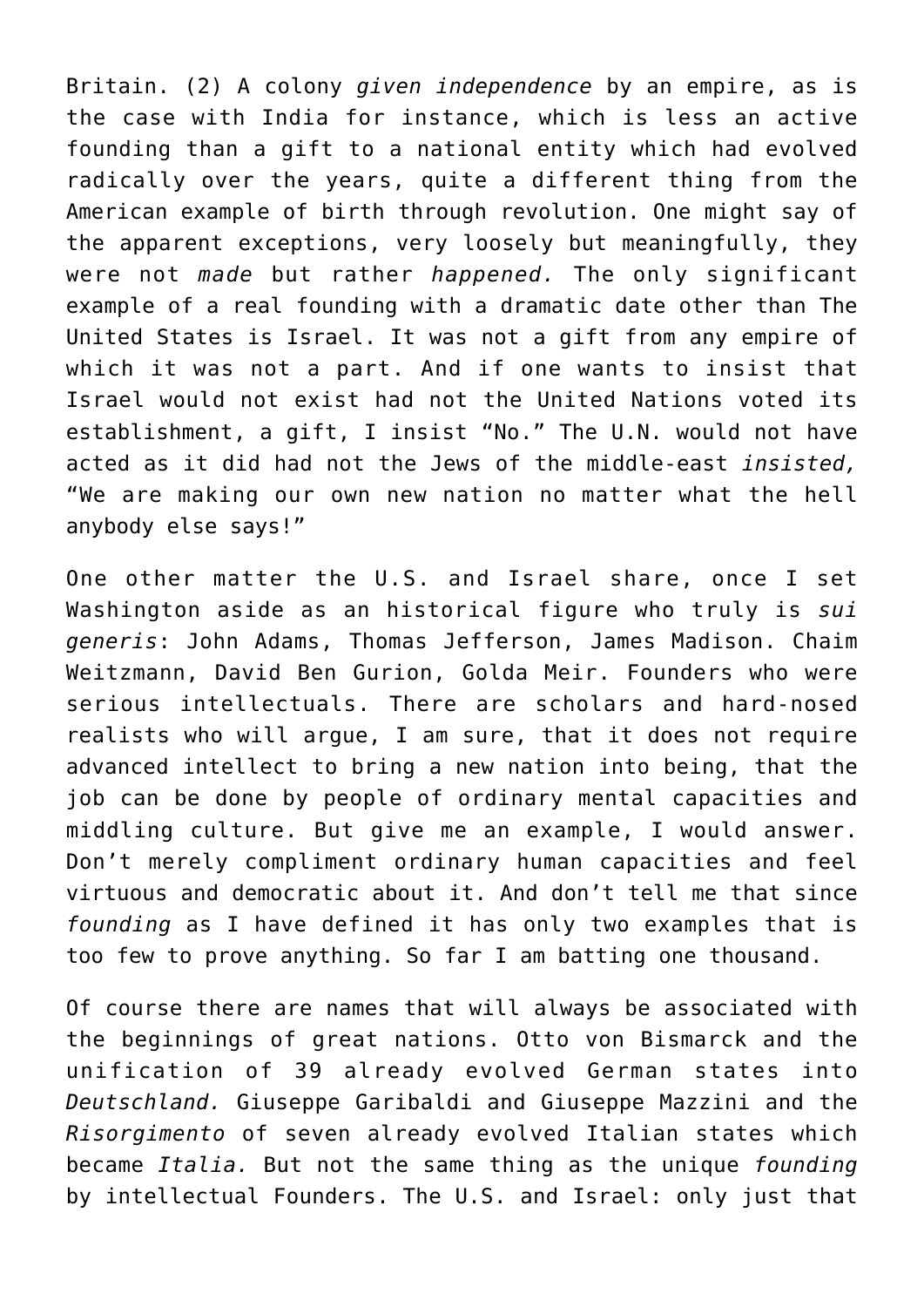they should be and remain close allies.

I cannot prove that the establishment by intellect of a Constitution, written in the U.S. or implicit in Israel, provides a philosophical assurance of stability and longevity, but so far I see no reason to doubt it. The "so far" refers to the American case. . . given the undeniable fact of the difference between the mind and culture of the Founders and that of the contemporary "sustainers." And considering the crisis of American politics at this time one cannot help but be unsettled and uncertain. Who would have thought a very few years ago that we would have to wonder if the Constitution is in danger of violation? Who would have thought that the twoparty system would come to seem like practice for civil war? And who could have imagined that during a pandemic public health would be politicized to the degree that politicians would not all endorse medical advice to wear masks and welcome vaccines? So that one grows nervous not simply about the intelligence of public men and women but about their sanity. I am going to try to make the following remarks as non-partisan as I possibly can, while knowing that not all will be pleased at my efforts.

I am an unattached traditionalist conservative, Burkean, Toryish. While I find most historians' polls ranking the American presidents seriously cockeyed, I agree with the consensus that Lincoln and Washington rank first and second, and I agree that James Buchanan was the worst. But some very recent rankings which I suspect are nothing more than exercises in partisanship place Donald Trump last—with which I profoundly disagree. While I profoundly disapprove of Trump as a *person,* I have no trouble distinguishing between the man and his *administration.* I never could figure out his relationship to Vladimir Putin and the North Korean fat boy, but as often as not I approved of Trump's positions and policies, especially his reversal of Obama's distrust of Israel and distrust that Iran would honor its promise to abide by its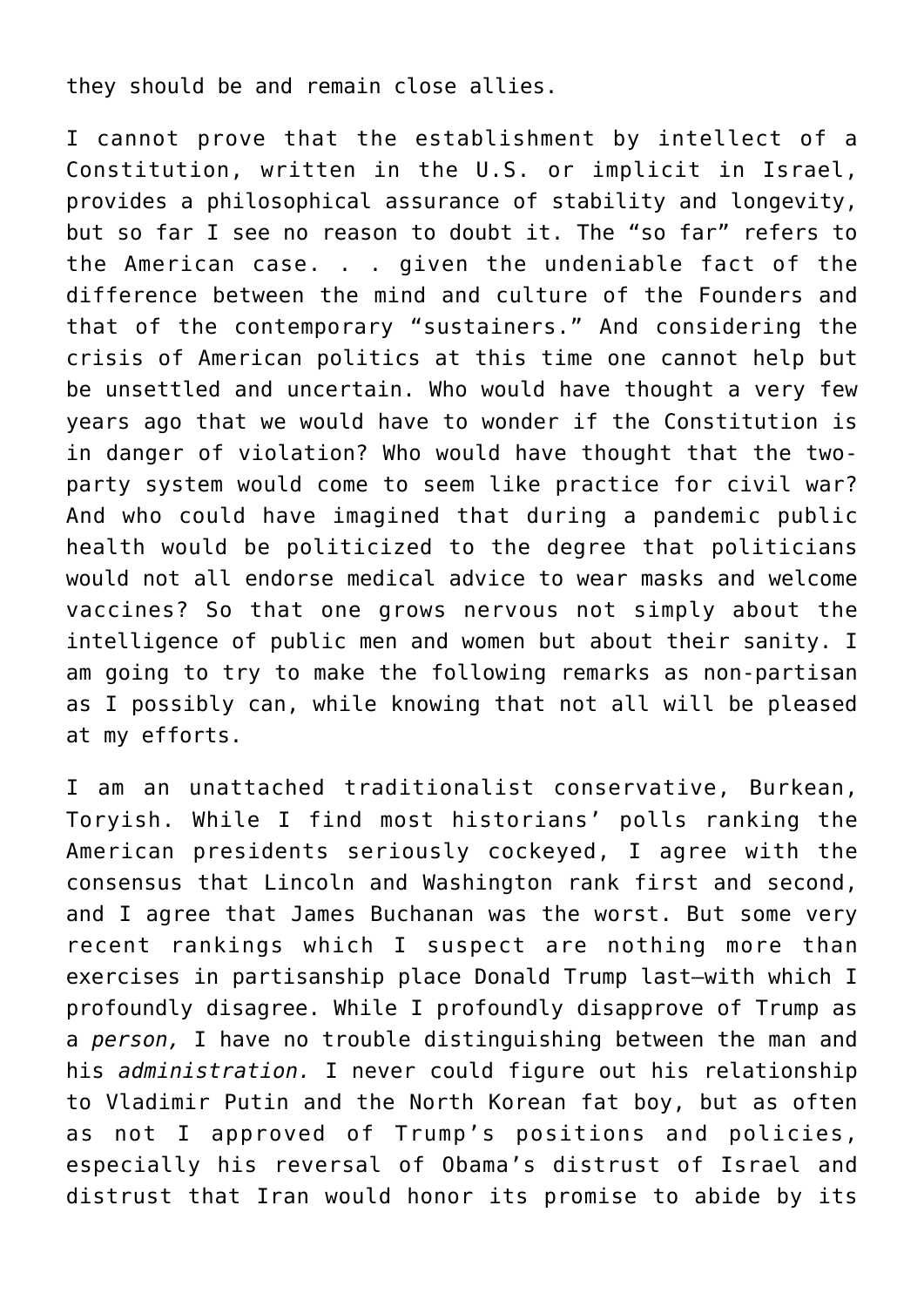treaty agreements. Furthermore, had Warren Harding never come to power, Barack Obama would get my vote as the worst president of the  $20^{th}$  and  $21^{st}$  centuries, not least for his Middle Eastern policies and criminal foolishness like the Ben Ghazi affair. Chances are however that he will be rated high principally for his achievement of being an historical figure because arranging to have an African father.

On the other hand, Trump's legacy will be vastly underrated, not simply because of the probable liberal bias of most historians who will make the ratings, but because of the biggest mistake that Trump ever made: his quite selfdestructive refusal to accept that Joseph Biden won the popular and electoral-college vote in 2020. If his supporters in congress and governorships had any sense they would have urged him with all their strength to reverse himself instead of shaking in their boots at the possible wrath of that insolent crowd called "the base." When Richard Nixon lost to Jack Kennedy in 1960 he had a good case to make that the Daley regime in Illinois rigged the Illinois returns, but Nixon refused to make it, so as not to cause a constitutional crisis. God knows how many courts have found that Trump had no case to make, yet. . . no need to finish this sentence.

People will not have to have read Thomas Ricks' *First Principles* to appreciate and honor one of George Washington's greatest precedents. This "noblest Roman of them all" could surely have remained at the seat of power as long as he lived but instead stepped down and saw to the peaceful transfer of office. In spite of the several positive achievements of his presidency, Donald Trump's legacy will be—quite simply–that he did not honor the precedent established by Washington and honored by all other presidents since. And that you can take to the bank.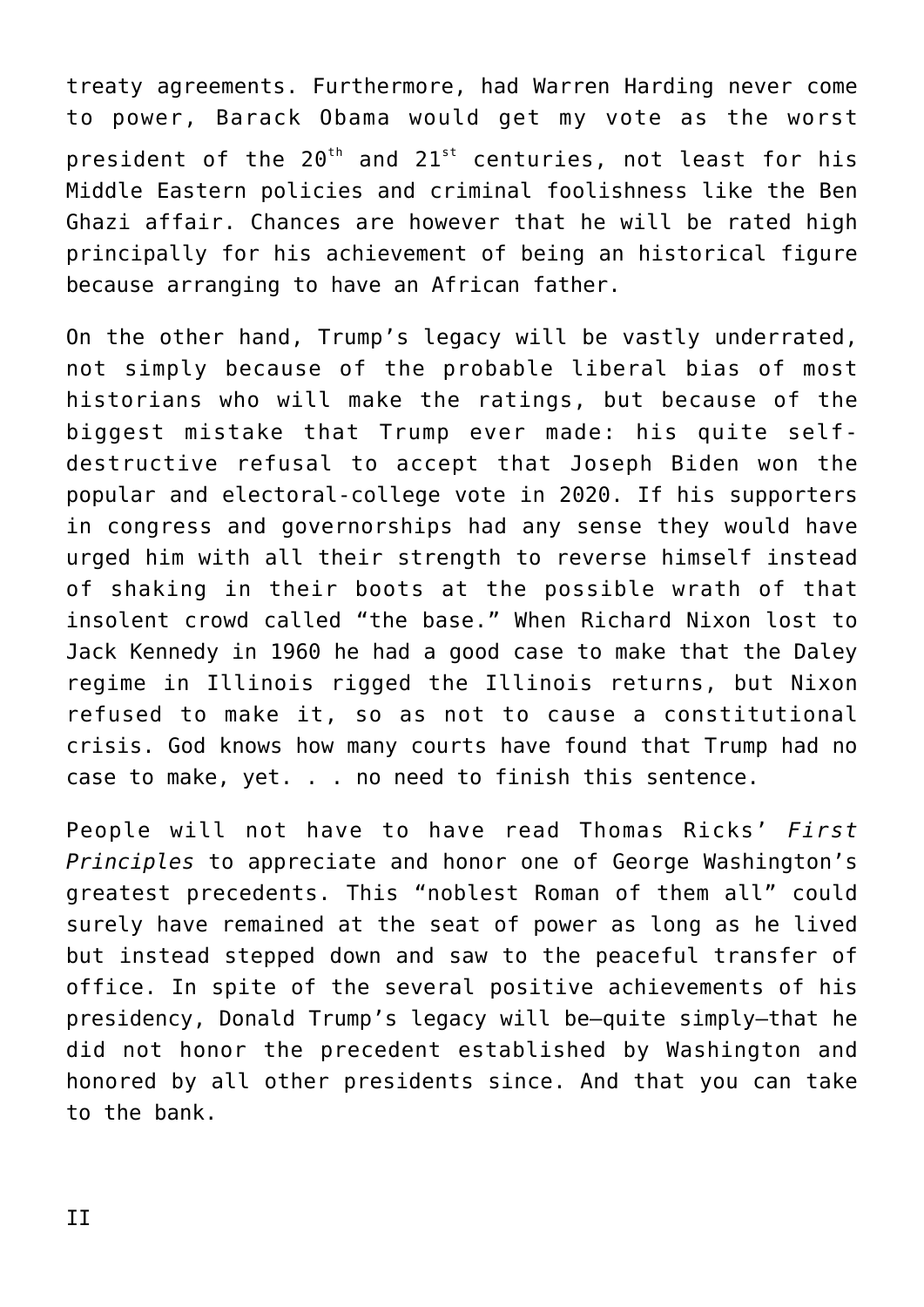I wanted so much to heap praise upon Dara Horn's *People Love Dead Jews*, in spite of the title, but suffered my reservations instead. I was attracted to the book because I knew it contained an essay on Varian Fry, to whom I was introduced by the 2001 film *Varian's War.* In 1940-41 Fry rescued over 2000 Jewish artists and intellectuals from Vichy France and Gestapo hands. I will not try to summarize a remarkable story. See William Hurt as Fry and read Horn's essay.

I had not known before Horn's treatment that Fry's efforts, sponsored by the Emergency Rescue Committee, were disapproved of by the State department for breaking Vichy protocols, Vichy considered by State to be a friend (!), so the department saw to it that Fry's work was aborted early. Nor had I known that the likes of Lion Feuchtwanger, Franz Werfel, and Marc Chagall, whose lives were saved by Fry, showed remarkably and inexplicably little appreciation to their savior. I did not know—but might have guessed—that Varian Fry's life after his career of heroism in Vichy France was one disappointment or failure of achievement after another, not really his fault. I might have guessed, for as I contemplated Fry's noble efforts and subsequent obscurity, Oskar Schindler came to mind. After Schindler's unexpected career as savior of Jews in Poland, his life never amounted to anything. As if Life itself were saying to certain heroes, "What have you done for me lately?"

Just as compelling was a long essay on Jews in China, especially the Russian Jews suffering anti-Semitism at home who agreed, with the promise of freedom from such, to go to Manchuria in 1898 to build (literally) the city of Harbin, which would be a stop on the rail-route from Moscow to Vladivostok. Within less than a decade Harbin was a bustling cultural center with a bright future—which after about 30 years lost its brightness, betrayed by Russia, assaulted by China, and eventually more or less murdered by Japan. If the reader can bear an exhilarating tale that predictably becomes unbearable, this essay is worth the purchase of Horn's book.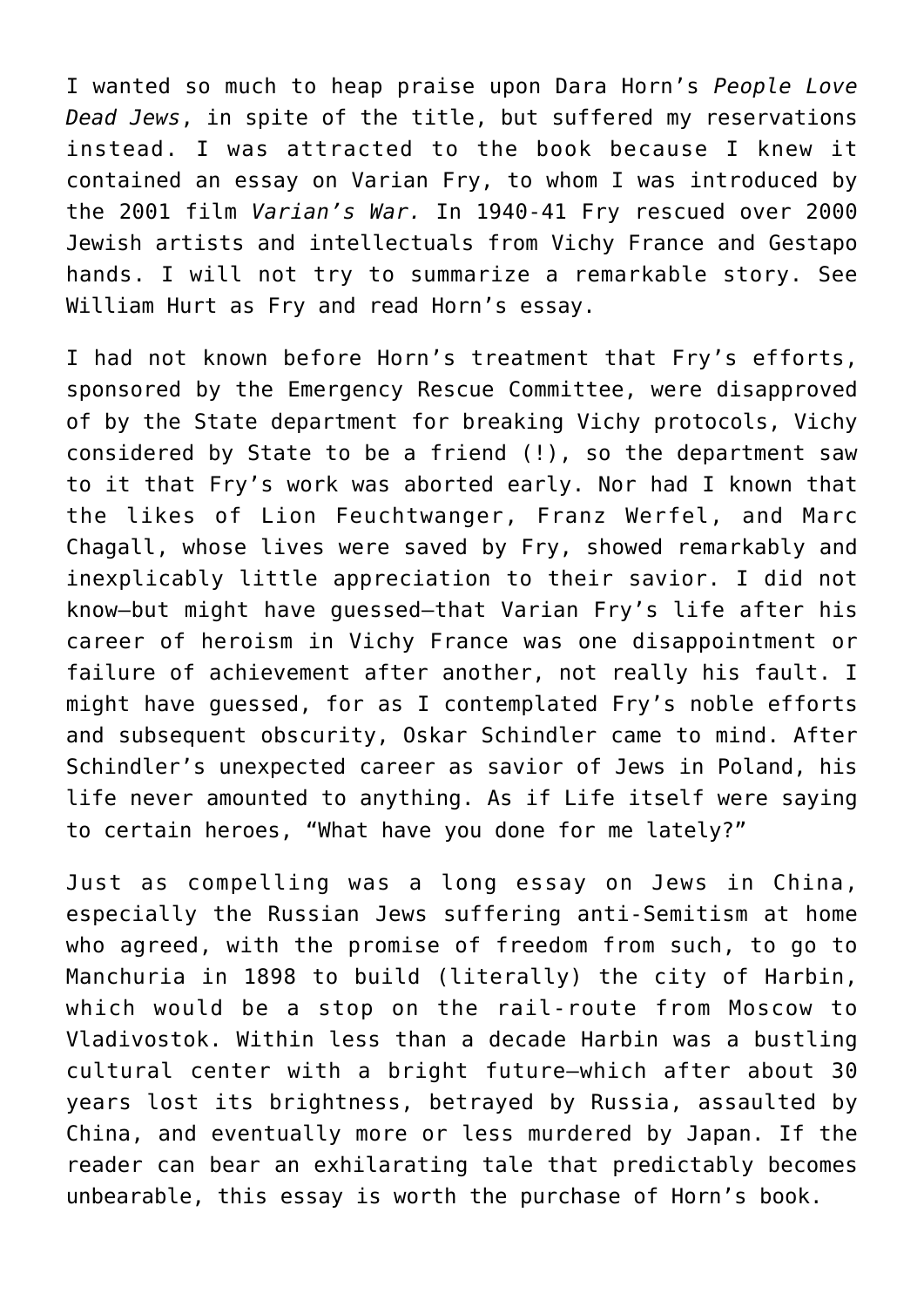Her essay on The *Merchant of Venice* certainly is not: a supposed to be charming but ultimately silly piece in which Horn comes to agree with her 10-year-oid son that there's nothing there, anti-Semitic screed. Often when I read a book of essays I do not begin with the first but with a chapter that looks interesting. If I had read this piece first I would have thrown the book away.

Had I not picked up the book to read the Fry essay I would probably never have, since I found the title *People Love Dead Jews* off-putting. What people are you talking about? People who feel great compassion for Jews of the past no longer living, or Jews who've been murdered? Or people who love for Jews to be dead? A little of both, it turns out. There is much to object to in this book. But be careful! Dara Horn lets you know more times than necessary that besides writing novels she earned a Ph.D. in literature, specializing in both Hebrew and Yiddish letters. Do you dear reader know as much as she does? . . . the tone seems to warn you.

And look. . . anti-Semitism is so persistent and so re-re-rere-born. . . that one does not know, or *I* do not know, how to finish that sentence. Horn's rage is hard for her to control—and it is impertinent to suggest that she should control it. I can hardly control mine. That my spouse could be hated by anyone for being the Jew that she is drives me to lethal urges. But I suspect that Horn would suspect a Gentile (that's me) who claims to have rage, given the various tones and undertones throughout the book. For. . . .

There seems to be no response a non-Jew (and some Jews) can have to dead Jews that is sufficient. If one attends any of the Holocaust museums is that out of respect and remorse for victims, or to make oneself feel virtuous, or for a kind of perverse entertainment so to speak, or merely studious curiosity, and if one is or assumes oneself to be philo-Semitic is one driven to that stance only by such an extreme outrage as the Holocaust but would not have been a "pure"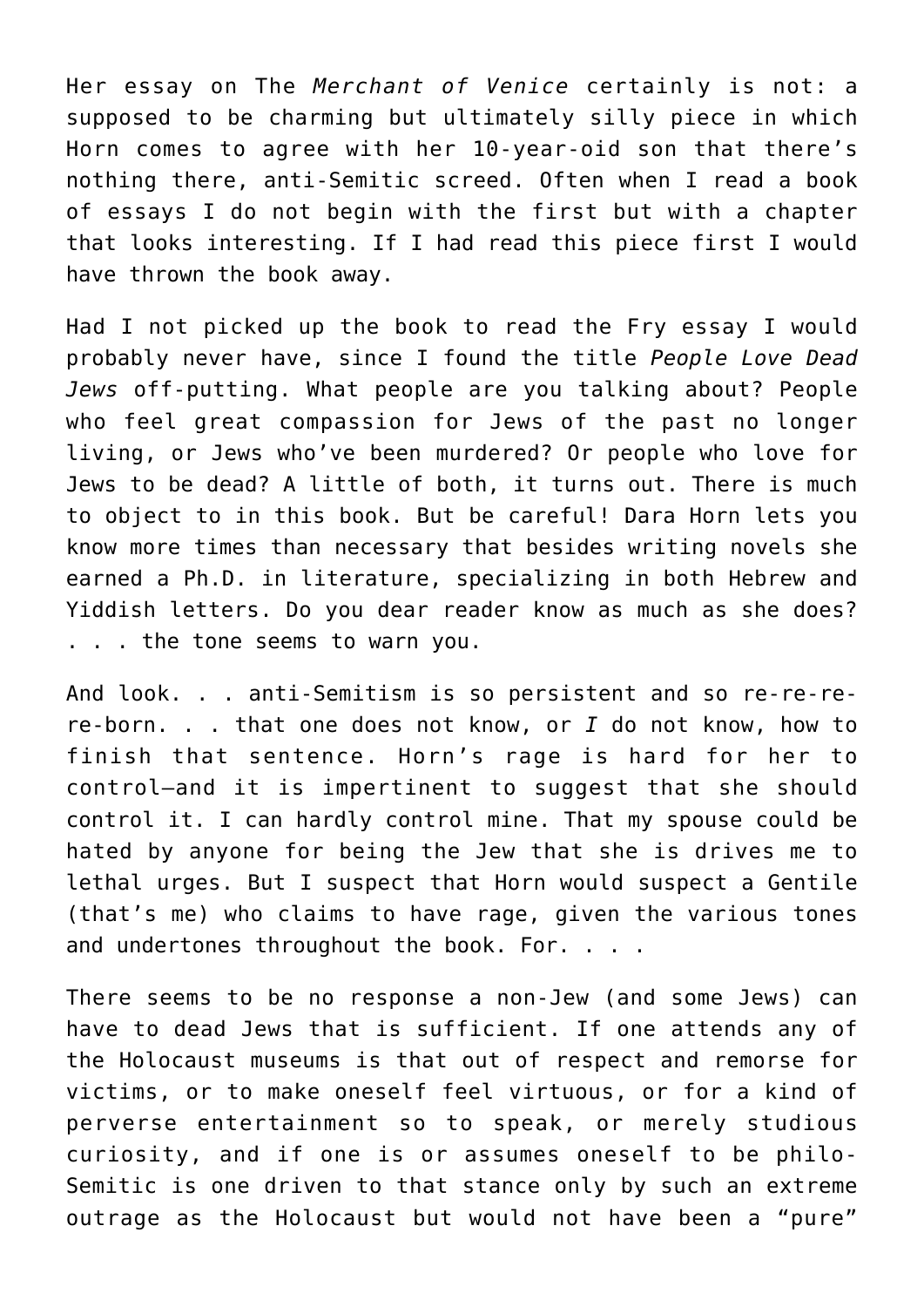friend of Jews otherwise, and why is one interested in the commemorating of dead Jews instead of interested in the lives of the living? Etcetera, and so forth, *aun azoy veyter (*in transcribed Yiddish), and for German Jews *und so weiter.*

The first essay, which begins thus, "People love dead Jews. Living Jews, not so much," is entitled "Everyone's (Second) Favorite Dead Jew." That's Anne Frank. But why *second*? Nowhere in the essay are we told who is first. Is it the *real* Anne Frank as opposed to various sentimentalized and inadequate versions that everyone but Dara Horn seems to prefer? Is it Jesus Christ? If so, is it any surprise and is it inappropriate that Christians should rate their "Son of God" highest? What the hell is she talking about? Why be so cute about it? Dara Horn is just too "smarky" by far—by which I mean a combination of "smart-assed" and "smirky."

That's not a very nice thing to say, is it? Especially about a lady. But I'll forgive myself, being depressed. How so, specifically? That's a dumb question, even if I asked it. The murders at Pittsburgh's Tree of Life Synagogue and the other contemporary horrors Horn writes about, killings and/or attacks in San Diego, Chicago, New York, New Jersey. That's how so. I'm one of the People who love living Jews; and I would admire Jewishness even were I not in love with a specific Jew, as I did before I ever met her. Horn is at her best when she delineates Pittsburgh-etc. Then she is most straight-forwardly honest, and not so cute, as she vents her rage where it belongs. The Jew-haters will never read her book. They are not her audience. Who are then? That's easy to answer: (1) readers interested in Jewish subjects, of course, and (2) People who Love Dead Jews. . . .

*Those* particular people, with rare exceptions, will not themselves be Jewish: they will be Gentiles who are not anti-Semitic but whose views of Jews, living and dead, do not pass some Hornesque purity test. Who chose the title, I wonder—Horn herself or some smart-ass editor? Being a *person* among the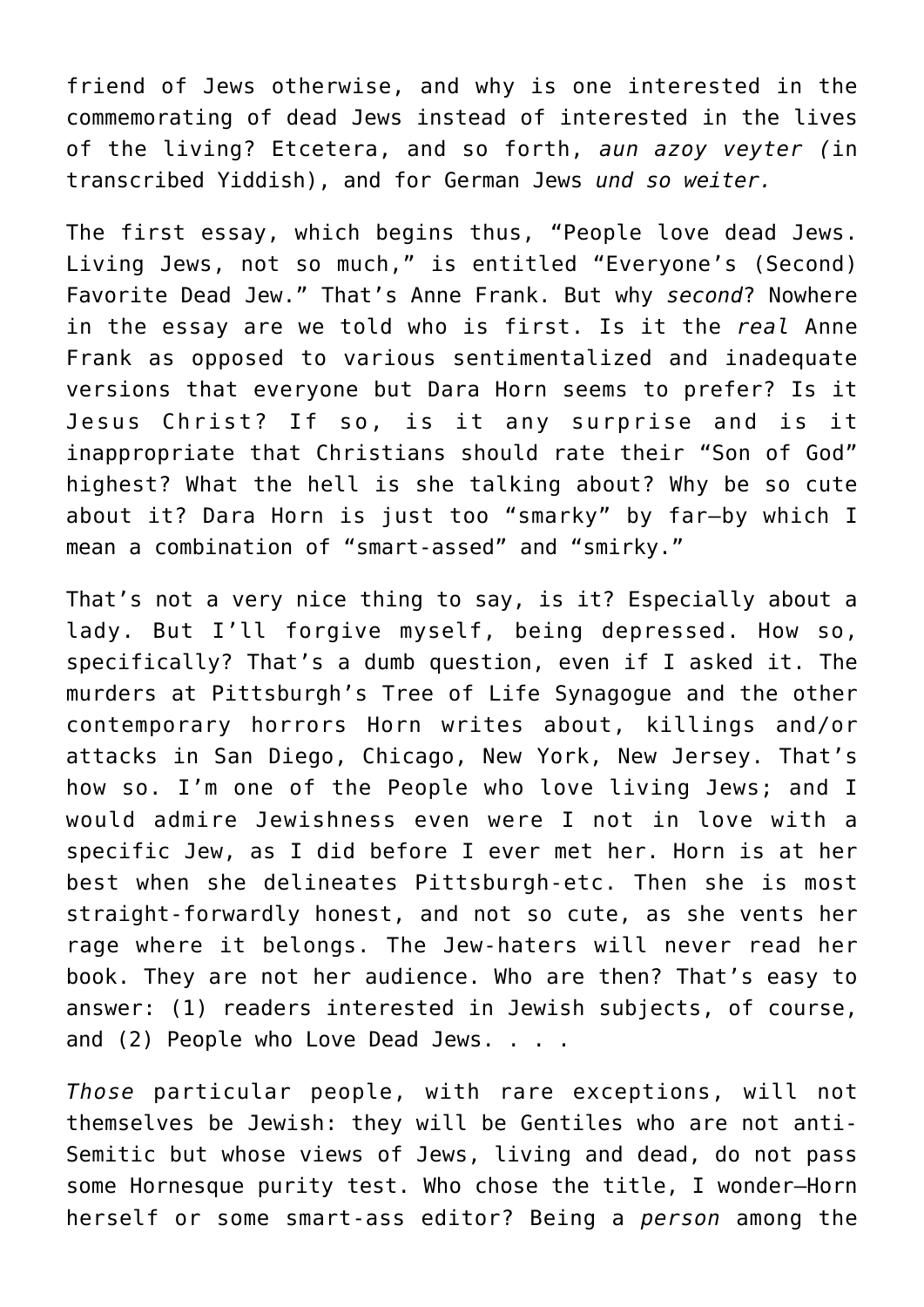*People* myself I bristle at the title. Did it never occur to her that the title inescapably means "*All* People Love Dead Jews"? Which of course is a foolish lie. But I suppose "*Some* People Love Dead Jews" is not a catchy title, only an accurate one.

I wonder what Horn would think of Longfellow's great poem "The Jewish Cemetery at Newport"?

## III

Paul Kriwaczek is on the surface an unlikely author for *Yiddish Civilisation.* Quite obviously I do not say that because he is Jewish, having escaped from Vienna with parents in 1939 to England. But intellectual historians generally are not graduates of the London Hospital Medical College, and medschool graduates generally do not become for a quarter century BBC producers and film-makers, and such types do not then turn to the history of ideas such as *The Search for Zarathustra, Babylon: Mesopotamia and the Birth of Civilisation*, and the book under consideration. So thank the Lord Kriwaczek made this journey.

People ordinarily have a general idea of the shape of the history of European Jewry which I will attempt to outline very roughly:

*After the familiar Biblical history of the Old Testament, the Jews spread out beyond the borders of the Holy Land, throughout the Mediterranean (to become the Sephardim speaking Ladino) and throughout the rest of Europe (to become the Ashkenazi eventually speaking Yiddish). After the triumph of Christianity the history of European Jewry is one anti-Jewish outrage after another punctuated by one expulsion after another, from the Dark Ages through the Medieval Period, the Renaissance, and the Enlightenment, before things got better, except for the interruption of the Holocaust. In spite of*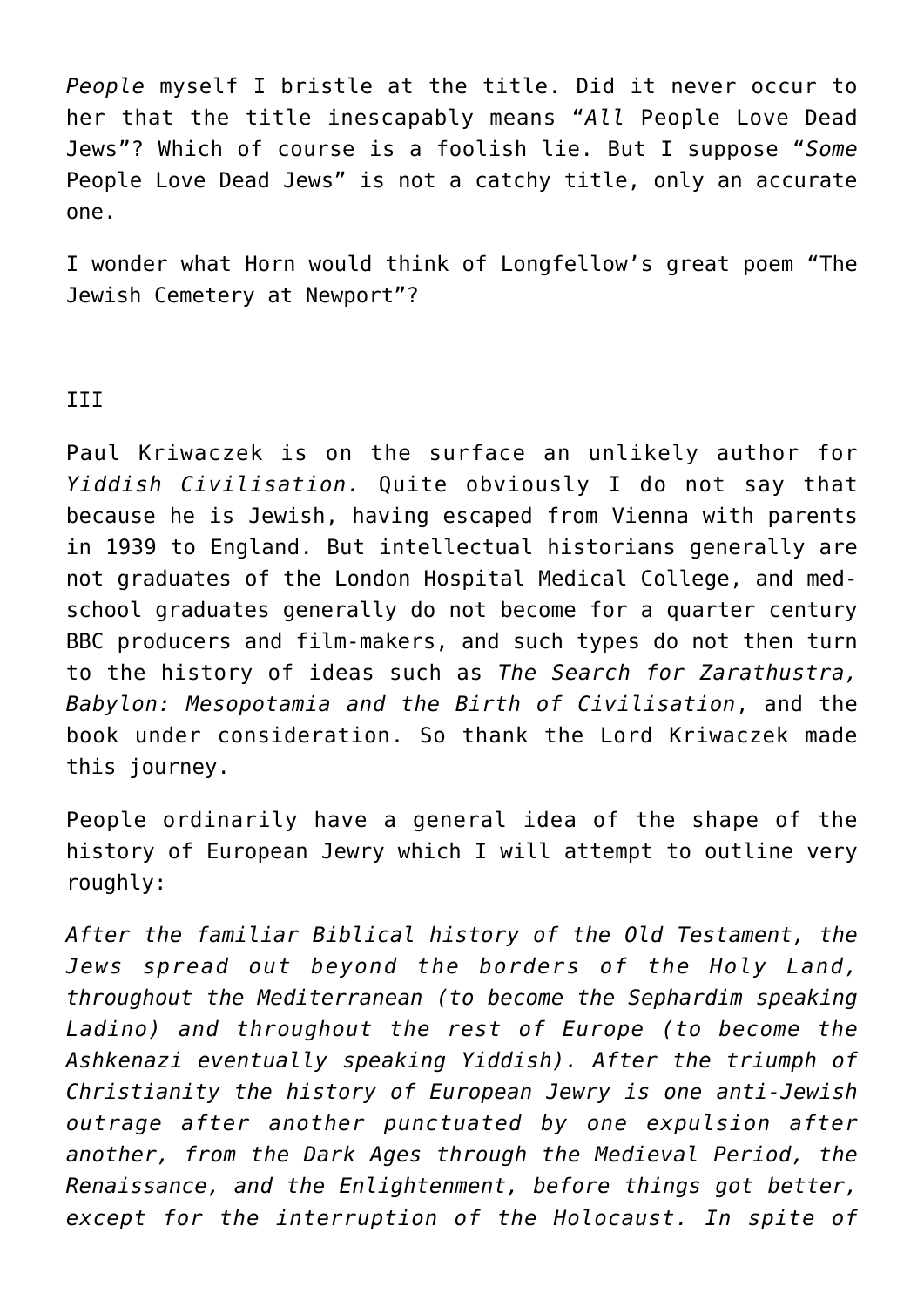*singular Jews like Spinoza, Moses Mendelssohn, Marx, Freud, and Einstein, Judaism itself, after giving birth to Christianity, has had little effect, broadly speaking, on Western civilization.*

Well. . . . People ordinarily don't know what Kriwaczek knows. For the italicized paragraph above has things just about backwards. There were anti-Semitic outrages, yes, and the occasional expulsion, such as from Great Britain in 1290, but for the longer time even up to the Enlightenment Judaism was a serious alternative to Christianity. Rather than things getting better the closer to modernity, they got worse; the Holocaust rather than being an interruption was closer to a logical denouement. Whatever the habits of local populations, bishops and kings, especially eastwards in Germany, Bohemia, and Poland-Lithuania, rewarded Jews for their economic relevance. A Polish king decreed, "We should always aim to increase the income from our towns and castles, and through the competition of the Jews the value of our leases has always increased." The reward was special political and cultural conditions such that "Yiddish Civilization" was a reality. A Jewish joke at the time was that the name *Poland*, or *Polen* in Yiddish, derived from the Hebrew "*poh lin*," meaning "here shall you rest." But only, it turned out, until the later years of the Enlightenment. In spite of the Jewish enlightenment of the second half of the  $19<sup>th</sup>$  century which included the birth of the great Yiddish literature in Poland, life for the Jews in the east had become hell.

Some particulars that Kriwaczek explores:

One should be surprised that Martin Luther was a champion of the Jews. Until, that is, he became a violent Jew-hater, apparently because the Jews did not show sufficient appreciation, not rewarding his defense of them by converting to his form of Christianity. Practically everything one learns about Luther is repulsive. But his brief time as a sympathizer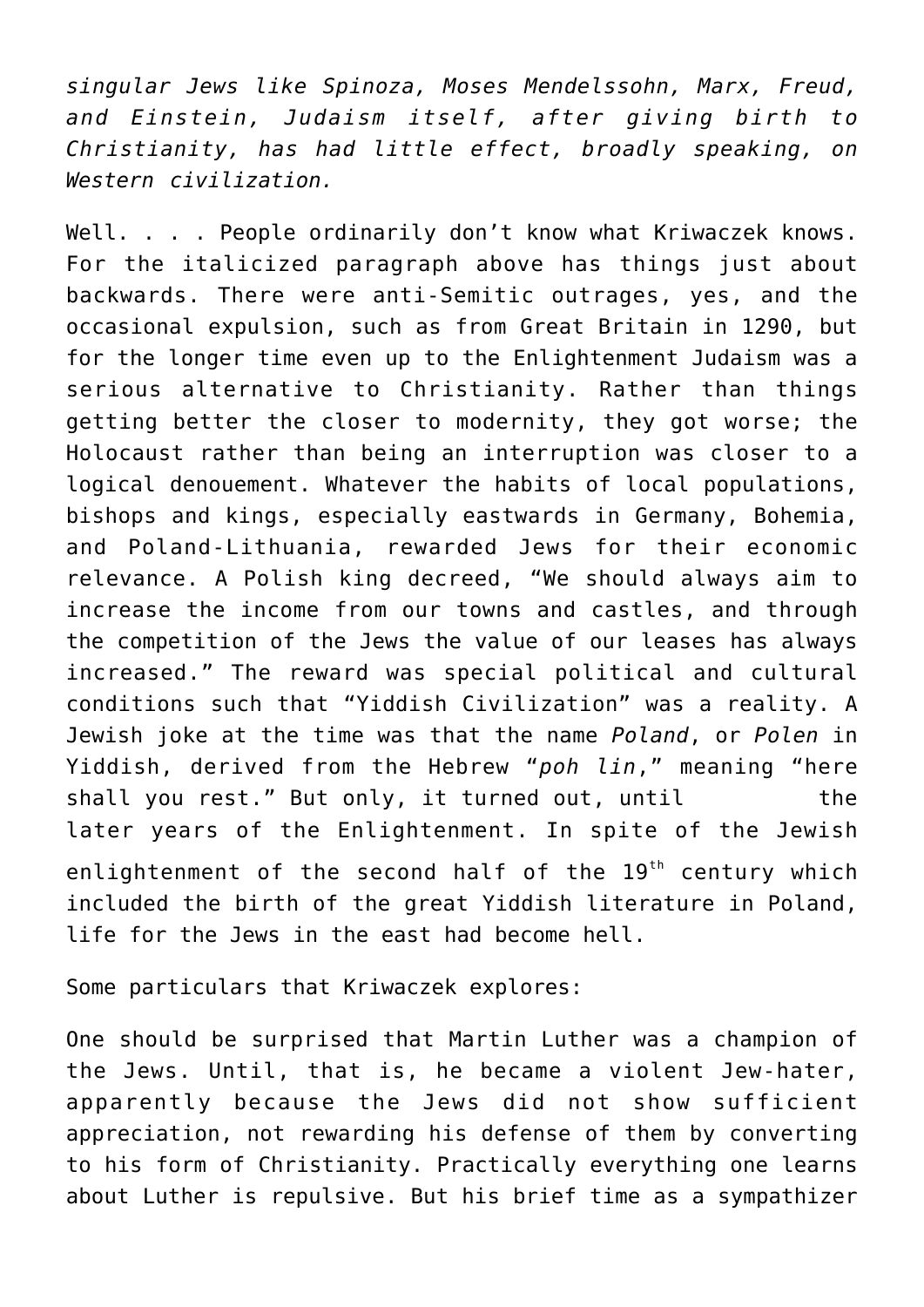of Jews runs counter to what "most people" *know* about Jewish history. People have heard for instance of the "court Jew." But know him as a rare exception of a Jew lucky enough to have a job which protected him somewhat. But in fact they were legion: every respectable court, ecclesiastical or political, had its educated Jew who knew how to run things; and if the court Jews' conditions did not represent the general condition of the Jewish population, neither did they represent that of the Christian population at large. Of course it depended on where in Yiddish Civilization one was. An English traveler in the 1590s in Prague observed a population of Calvinists, Lutherans, Catholics, and Jews, "yet to converse in strange amity and peace together." Long before Moses Mendelssohn in the 18<sup>th</sup> century was universally respected as philosopher, some Jews were intellectually respected—and powerful—such as Josel of Rosheim in Alsace (1478-1554) who, so goes the story, was thought to be a kind of "ruler" of the Jews and succeeded more than once in convincing Christian governors to reverse expulsion decrees.

The biggest surprise by far was the extent of Judaism as an option to Christianity, although the actual numbers of conversions cannot be documented. But it is obvious that the extent lessened as Yiddish Civilization-as a  $civilization-declined.$  By mid-19<sup>th</sup> century there would have been very few people associating Judaism with Mendelssohn and such. Even while Yiddish literature was about to enter its glory days, other cultural tendencies would make Judaism less attractive as a religious alternative. Rabbinical Judaism with its many familiarities may have seemed an attractive option—but hardly so the Kabalistic nonsense and the Chassidism sweeping Eastern Europe. The following is my observation, not Kriwaczek's. The Gentile converts to Judaism that I observe even today are always Reform or Conservative, never Lubavitcher.

In the intellectual world now, which is the world I inhabit,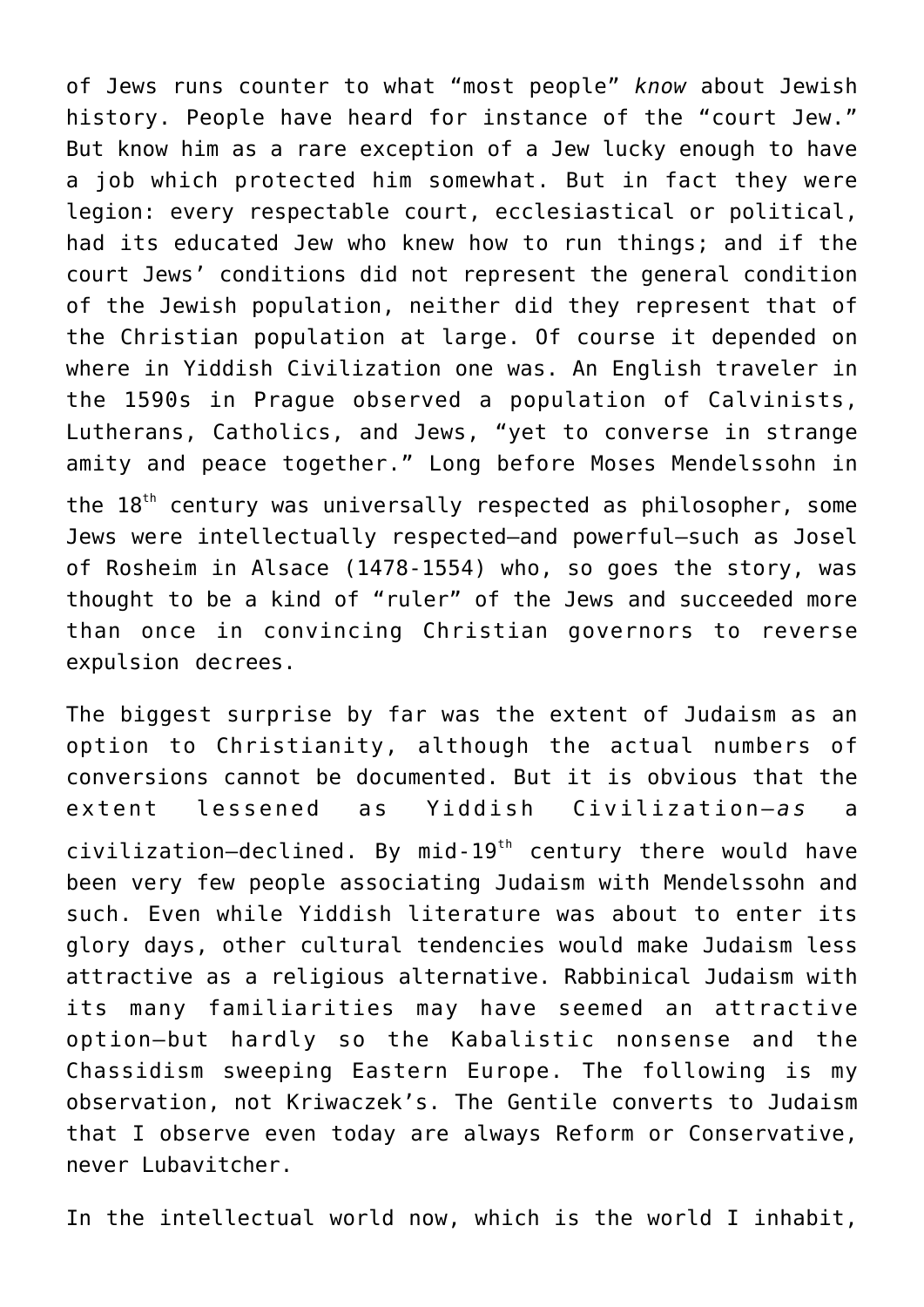Jews are, roughly speaking, Spinozists, Mendelssohnians, Marxists, Freudians, Einsteinians—if you know what I mean and will accept my characterizations. Kriwaczek, discussing Chassidism, quotes the great historian Shimon Dubnow. "Under the influence of the Chassidim, the Russo-Polish Jew became brighter at heart but dark in intellect."

Thank God—and Kriwaczek more or less does—that what could survive of Yiddish Civilization immigrated to become Irving Howe's "World of Our Fathers."

IV

James Wyllie's *Nazi Wives: The Women at the Top of Hitler's Germany* leaves one depressed because how could the memory or contemplation of Nazi Germany and the Holocaust not. But actually it is not depressing *to read.* Indeed, it is rather a pleasure to learn what miserable lives most Nazis lived.

I know a great deal about Hermann Goering, Joseph Goebbels, Rudolf Hess, Heinrich Himmler, Reinhard Heydrich, and Martin Bormann, and, of course Adolf Hitler. I thought it might be interesting to "meet" their women: they might, perhaps, be more interesting than poor Eva Braun. And they are; but. . . . Well, the big Nazis got what they deserved: a generally repulsive lot. But I cannot say the women got what *they* deserved. Who could deserve those seven males?

Before Eva Braun came along, young Geli Raubel did not deserve her besotted Uncle Adolf, with whom she shared an apartment in Munich before his political ascendency. Wyllie includes a photograph of the foolish girl lying on grass staring lovingly at a surprisingly defenseless-looking Hitler asleep in a lawn chair. I can't decide which is more shocking: Geli's obvious affection, or Hitler seeming vulnerable. Give the poor fool credit: she grew to feel trapped by his possessiveness and escaped into suicide. Wyllie believes that they shared a bed,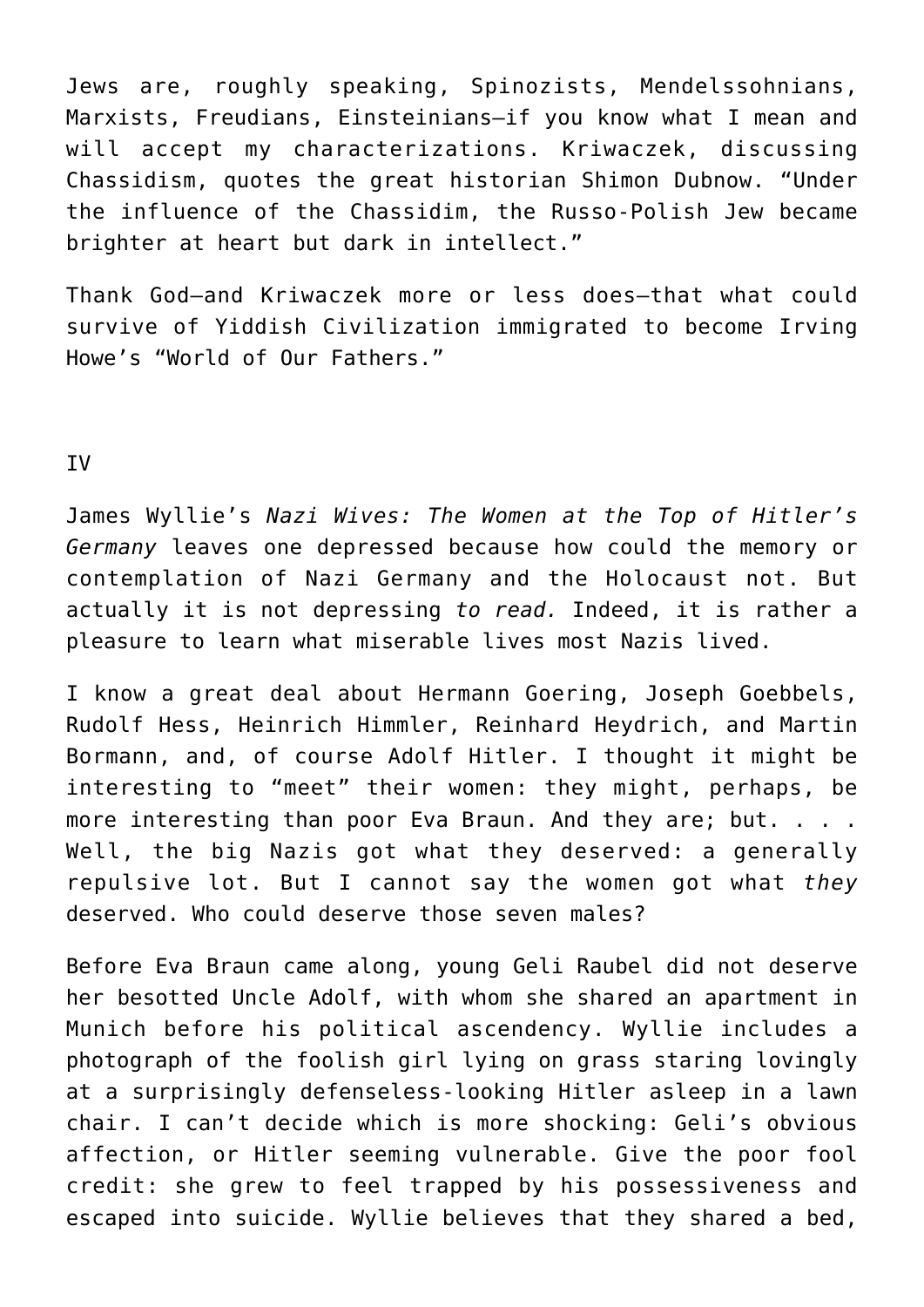which suggests you-know-what. But I find it hard to believe Hitler would know what to do abed when not asleep. There was only one other time when I was shocked to feel something like compassion for one of the subjects in the book.

Given the repulsiveness of Joseph Goebbels, his *chosen* soul an imitation of his gimpy physique nature cursed him with, I was amazed at what Magda Quandt (her first married name) was before she became Magda Goebbels. When she was five her divorced mother married a wealthy Jew named Richard Friedlaender, who adopted Magda who took his name. During her formative years she adored her stepfather. To deepen the ironies, it is possible that her "stepfather" may have been her biological father. In any case during those years a close friend of hers, Jewish, had a brother who was a Zionist, with whom Magda had a probably Platonic relationship: she wore his Star of David and attended Jewish youth club meetings with him. So one cannot help but wonder: what the hell happened to Magda Friedlaender Quandt? The answer is incomprehensible to me: Love and devotion, not for and to her foul husband, with whom she shared six children and a marriage of mutual infidelity, although his more extensive and blatant—but for and to Adolf Hitler. It is obviously possible for such an unlikely one as Magda to become a National Socialist. And so converted to hold the Leader in devotion. But love for such a repulsive figure is beyond my understanding. (Perhaps love between the sexes depends for me upon at least some degree of physical attraction—but I don't apologize for that or feel less "spiritual.")

About none of the other wives do I wonder "how could she?"—but for one other. . . later. The vilest was the most innocent looking aside from Eva Braun: Lina Heydrich was no anti-Semite because hubby was: she was a Jew-hater who actively sought ways to do harm. Gerda Bormann, Ilse Hess, and Margaret Himmler saw eye to eye with their husbands—although only Ilse was fully appreciated by her man. It is almost possible to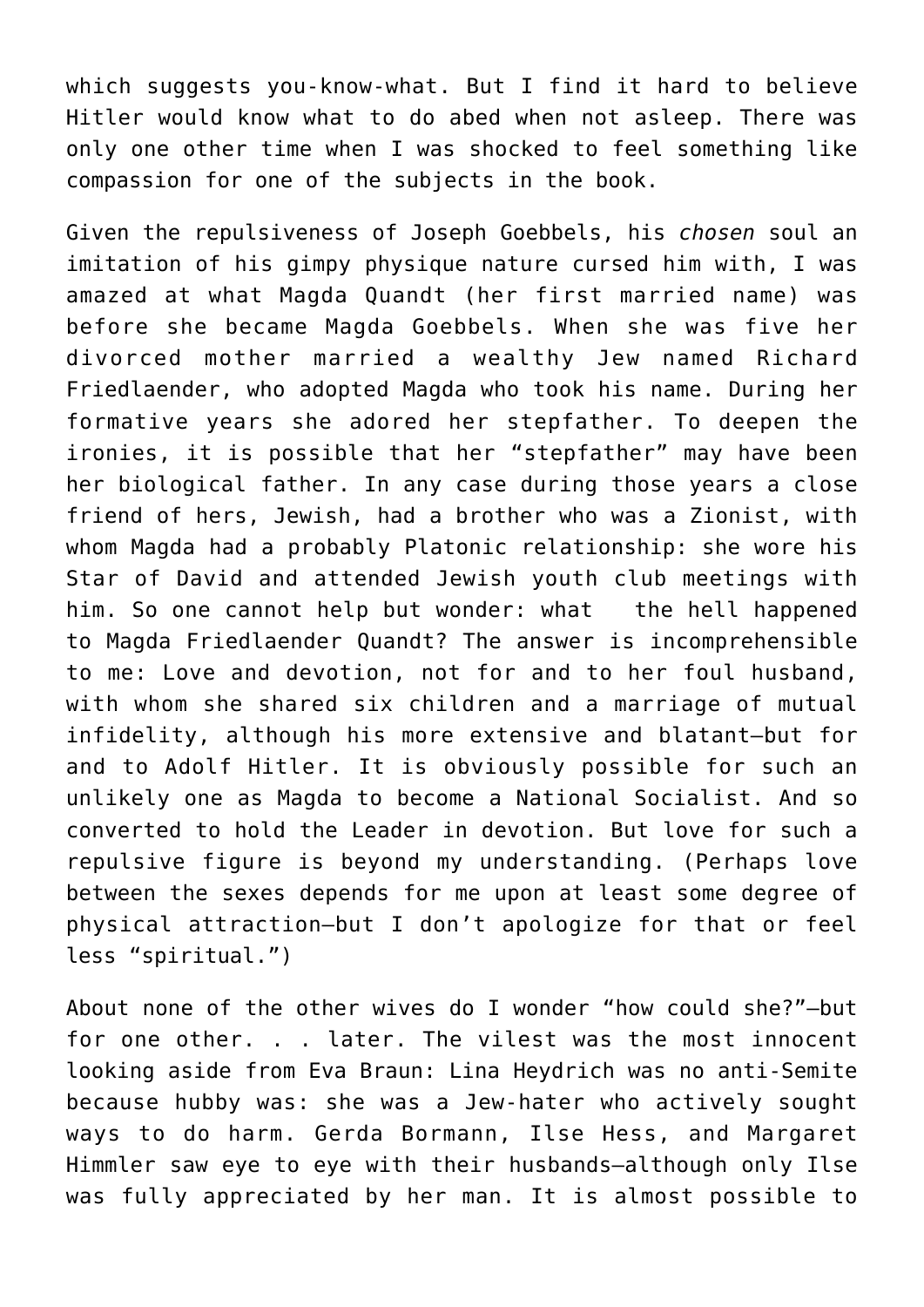sympathize with Margaret, given Himmler's insensitive treatment of her, wanting her to appreciate his mistress Hedwig; it is *almost* possible I say. . . .

I feel no momentary compassion for Goering's second wife, the actress Emmy (neé Sonnemann) but find her the most interesting because most surprising. After Goering's first wife Carin, a Swedish anti-Semite, died, Emmy Goering was a revelation. She made a "career" of sorts by intervening on behalf of Jewish theatrical colleagues and even convincing Goering to throw his considerable weight in support, although not always successfully, but nonetheless. . . .

One feature therefore of Wyllie's book is that focus on the wives often reveals more about the husbands than one had perhaps previously known. Goering, unlike the others, was not anti-Semitic by conviction, but "only" because that's what a proper Nazi professed—which is more a condemnation of him than mitigation. Goering is really hard to handle, for me at any rate. I find that while I condemn his actions I cannot purely hate the man as I do Hitler, Himmler, Goebbels, Bormann, and Heydrich. The reader will notice Hess's name does not appear in that sentence. (Later.)

Hermann Goering strikes me—and many people as well—as more "human" than the others while no less guilty. (I did not say "humane.") The vanity of Adolf Hitler was astronomical: he considered himself *to be Germany,* his *Reich* to last a thousand years. Goering's vanity was ridiculous but amusing: his fantastic uniforms, as if he himself was a singular service in the *Wehrmacht*, not merely the commandant of the *Luftwaffe.* His Air Force itself impenetrable: "If a British bomb reaches Berlin you can call me *Meyer*." His purchased and stolen art collection was not a matter of aesthetic satisfaction; it was merely gigantic greed. Hitler and Himmler were hardly models of Nazi masculinity; the brutally handsome and slim World War I fighter ace (22 air victories) *was* that ideal before it was conceived, and when he became the *Reichsmarschall* his vanity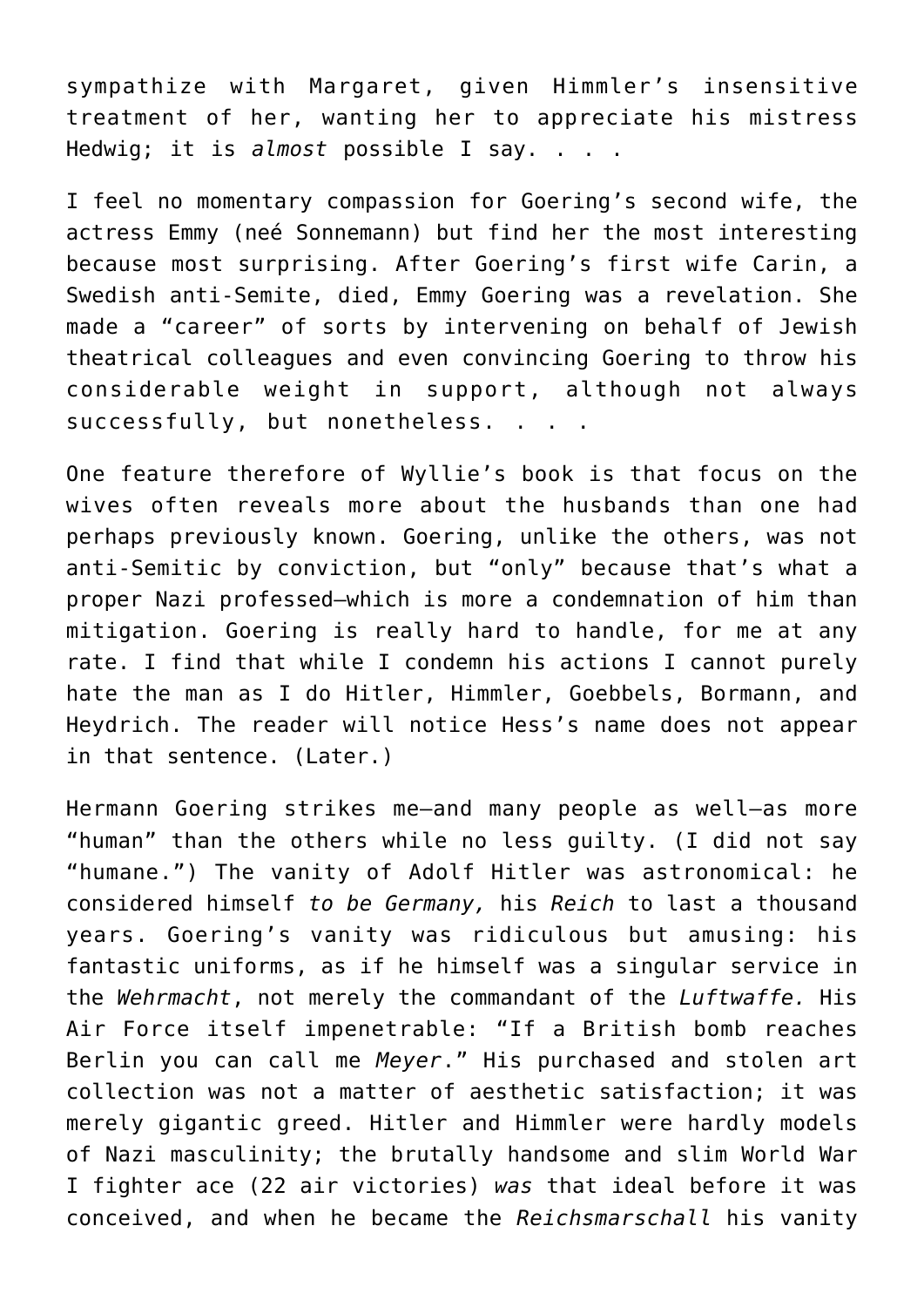was still larger than his obesity, which was accentuated by the dramatic uniforms and the togas, as he surely must have known.

There was something else about Goering which was different. Most of the chief Nazis preferred their women traditionally subservient appendages. Goering, on the other hand, was even *influenced by* his mates. His first wife Carin's psychopathic anti-Semitism probably compelled Goering more than Hitler's did, because he adored her. Even after her death and his remarriage his estate remained "Carinhall." His second wife Emmy's relative philo-Semitism compelled him to support her efforts as safely as he could, usually not too successfully.

The only other big Nazi who considered his wife his at-leastnear equal was Rudolf Hess. Wyllie's treatment of Ilse Hess, while of course dismissive of her politics, is fairly admiring. Indeed, her loyalty to the man—to hell with his politics—is the single un-complicated-moving part of the book. And while I'm at it: Wyllie's telling of the Rudolf Hess story is objective narration with as little editorial judgment as possible. . . but quietly raises the possibility that at least this one man did not receive justice at the Nuremberg Trials. About which one has to perform a delicate verbal dance in order to give both the devil and truth their due.

The devil: Hess was the most loyal, and longest loyal, of all Hitler's followers, from the time of their incarceration after the Beer-Hall putsch in 1923 on to the end and beyond. He was Hitler's Number Two until the elevation of Hermann Goering. He had as much to do with the success of Nazidom up to World War II as any follower. Even his misguided flight to Scotland in 1941 was intended to bring a peace with Britain which would be to Hitler's advantage more than Britain's and to the disadvantage of the Russian ally.

The Truth: Nonetheless, the flight was indeed a peace attempt. Hess sat out the war as prisoner in Britain and had no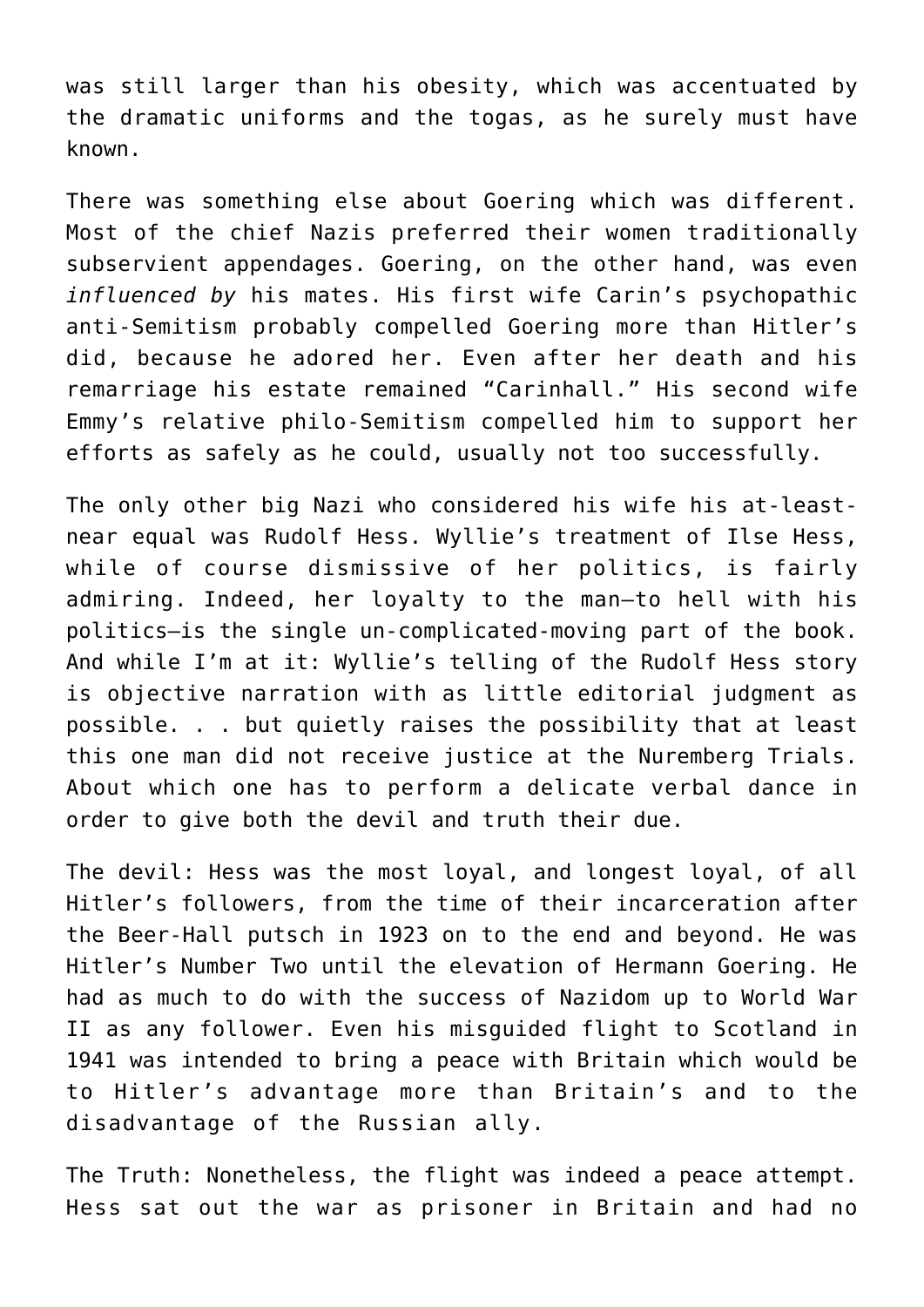responsibility for German policies and positions from May 1941 until the German defeat in 1945, four years. Consequently he could not be convicted of War Crimes or Crimes Against Humanity, which probably saved him from hanging. Convicted of Crimes Against Peace and Conspiracy to commit crimes, he was sentenced to Life imprisonment. In retrospect, as it *must* have seemed at the time, odd that his sentence outstripped that of Albert Speer for instance: 20 years for War Crimes and Crimes Against Humanity. Of course Speer was one of the defendants who said "Sorry" while Hess remained adamant to the end. But does that justify his continued imprisonment: criminal thought? By the time those who'd served their 20 years were free, the Americans, British, and French periodically suggested it was absurd to keep Spandau open just to keep Hess behind bars, all suggestions overruled by the Russians. It is strange that the three could not prevail—especially given the fact that Admiral Erich Raeder, sentenced to Life, was released for ill health after serving but 10 years of his Life Sentence, and Raeder had been in the dock specifically charged by the Russians. Spandau closed only after Hess committed suicide at 93.

One cannot help but get the impression—at least I cannot help it—that if a defendant was lucky enough not to hang but to serve a sentence at Spandau instead, his thoughts were deemed more punishable than his actions. I see no other way to understand the Rudolf Hess epic—and that is not a pleasant judgment to come to.

Especially because it is a blot on the most significant pursuit of justice in international law in the  $20<sup>th</sup>$  century, and that the Trials were, as Telford Taylor's massive and magnificent *The Anatomy of the Nuremberg Trials* makes abundantly clear, even as Taylor, who was *there* as a principal in the prosecution, notes the warts and blemishes as well as the triumphs of right. Among the blemishes: Taylor essentially agrees with Rebecca West (*A Train of Powder*). "Hess was. . .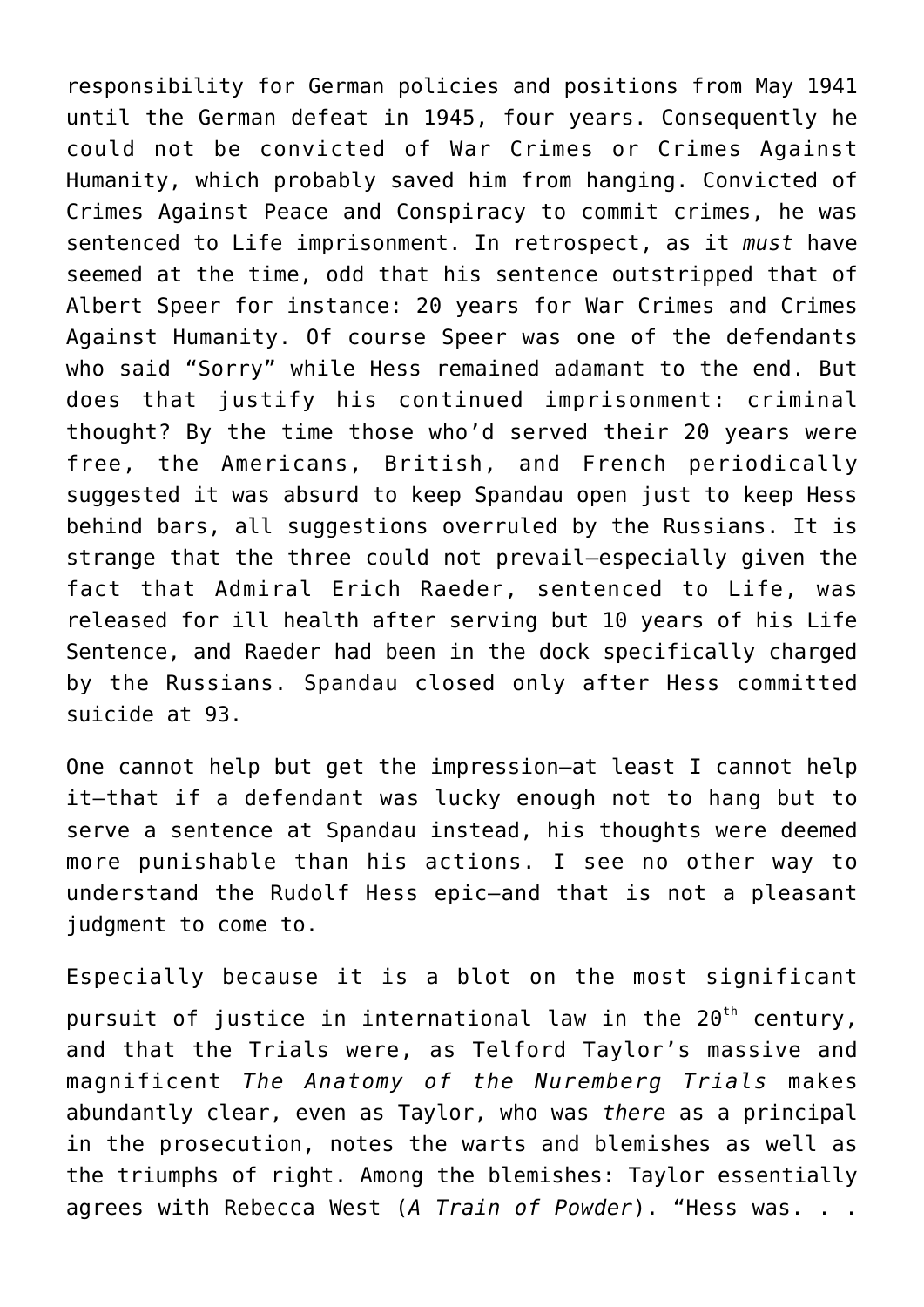so plainly mad that it seemed shameful that he should be tried. . . . He looked as if his mind had no surface, as if every part of it had been blasted away except the depth where the nightmares live." Taylor doubts Hess's sanity and ability to "defend himself and should not have been tried"; and as for Hess's 21 years of imprisonment after the others had been freed, he concludes with words obviously chosen for impact, Hess's long years "in a huge prison where he was the sole inmate was a crime against humanity."

But set the Rudolf and Ilse Hess story aside, I find it not depressing to read James Wyllie's *Nazi Wives.* As I suggested earlier, although the history of the Nazi years will always be depressing, there is a certain pleasurer in knowing how miserable the lives of the Nazis were, male and female.

 $\mathsf{V}$ 

I am not "obsessed" with Nazidom and the Holocaust, but they are never at any great distance from my mind, and that is not because—or only because—the Second World War was happening when I became sentient as a youth aware of the world beyond my immediate home life; but also because I cannot imagine

anything more important in the  $20<sup>th</sup>$  century. So when I see a book entitled *Hitler's First Hundred Days*, by Peter Fritzsche, I pounce. In 100 days the world changed dramatically, in such a way that life itself has not fully—or anywhere near fully—recovered even 89 years later as I write. I hope that someday I will read it. I am depressed that at this time I cannot, although I have tried.

Peter Fritzsche is a well-regarded and highly rewarded academic, W.D. and Sarah Trowbridge Professor of History at the University of Illinois. Fritzsche's prose. . . . It is not academic prose of the sort often caricatured: intellectualsounding pretentious incoherence. It's something else. Here is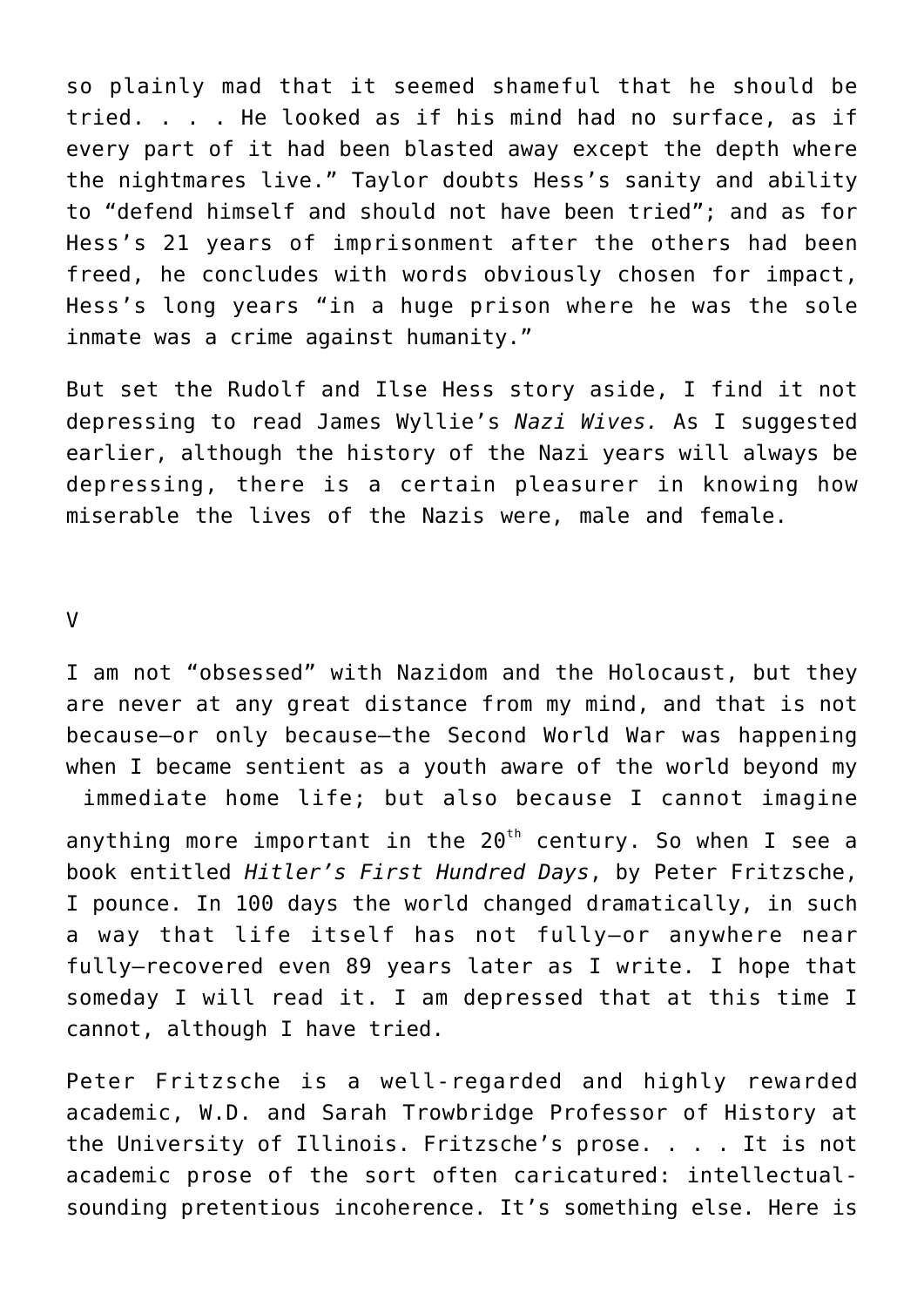part of a paragraph from page 24. You try it out.

*National Socialists themselves worked hard to edit the representation of collective desire in the media. In rallies and marches, they stage-crafted events so that citizens could experience the awakening of the nation. These attempts often fall short of the promised nirvana, since people spent a great deal of time standing around waiting, and the dead time allowed participants to closely observe the disorganization or disinterest or drinking around them. But the Nazis also reframed disappointments so that blemishes did not disrupt ideals.*

Enough of this. . . so I got barely beyond page 24 before I threw the book against a wall. How did I get that far after myriads of expressions like "to edit the representation of desire"? What should one call this style? Expressionistic? Pseudo poetic? How about *self-indulgent posturing disrespect for one's reader?* Such an important subject, and such a lot of trash to obscure it. I'm sure Fritzsche thinks himself a stylist. Although American born, Fritzsche surely knows German. I wonder what his German is like. My wife, a poet, says his English sounds like a poor translation. "Stop!" she said to me. "You're hurting me."

VI

After throwing Fritzsche's book against the wall, still in the mood for the general subject, I turned to a book I had purchased at the same time, Benjamin Carter Hett's *The Nazi Menace: Hitler, Churchill, Roosevelt, Stalin, and the Road to War*. What a revelation. I know of no modern historian who writes this well since the great C. Vann Woodward, or who has such a convincing range, *almost* approaching that of the great John Lukacs. . . which is close enough to be credited.

I am not very long on school spirit so I surprise myself—a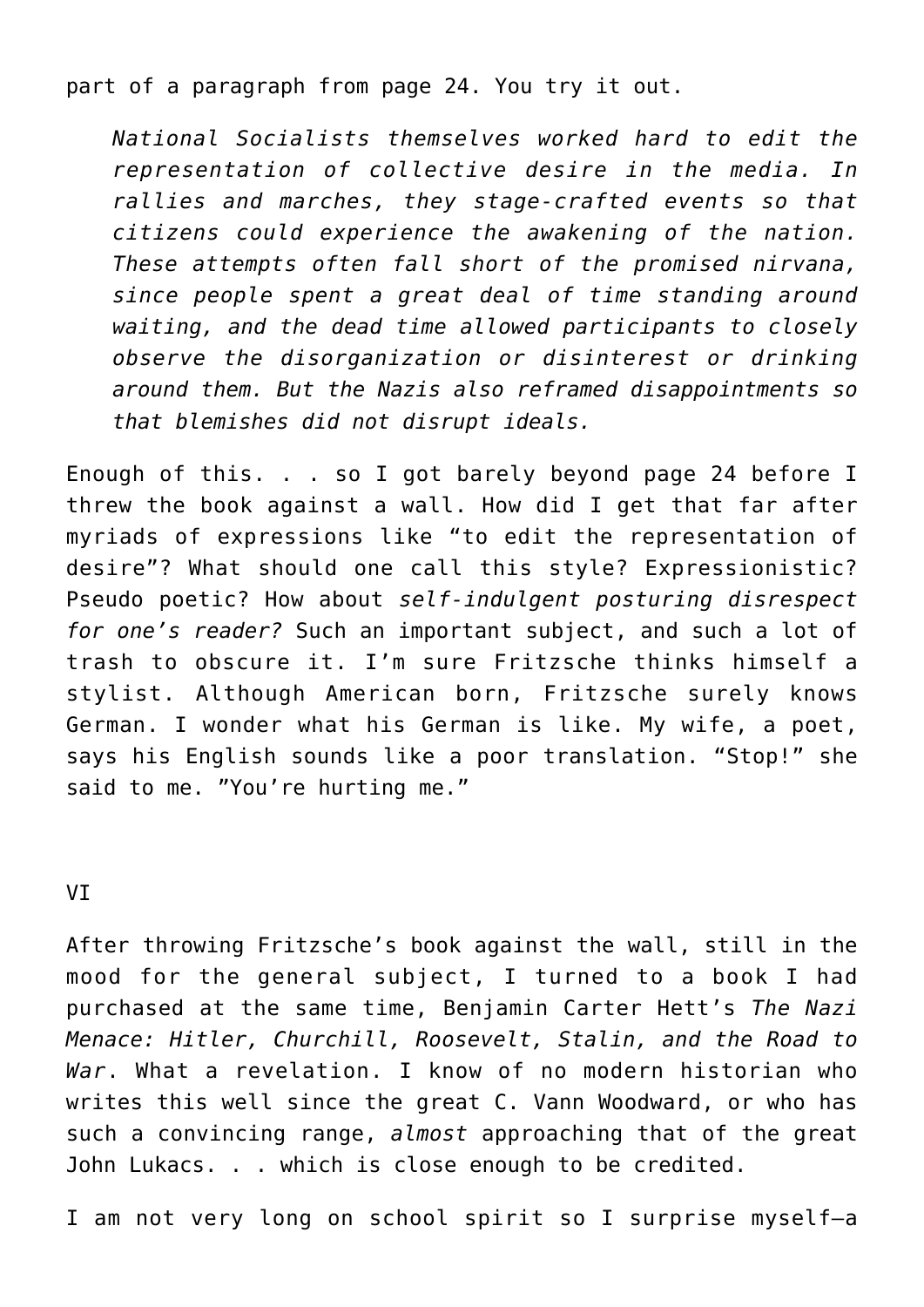career City University of New York academic—with my pleasure at noting that Hett is a professor of History at Hunter College and the CUNY Graduate Center. It reminds me of the glory days of the Grad Center when it was, in the humanities at least, as distinguished a graduate school as any in the States, with the likes of the critics Irving How and Alfred Kazin and the historian Arthur Schlesinger. OK, so this paragraph is irrelevant. But not what follows.

Hett's historical narrative is remarkably clear as he moves with ease back and forth between Germany, Britain, the United States, and the USSR. Each new chapter begins with a charming italicized introduction which seems no matter how interesting to be somewhat irrelevant. . . until it turns out to be just what is needed to whet the reader's appetite and fix his or her attention. The narrative is too vast for quick or even slow summary. There are three large Parts: "Crisis," "Munich," and "War."

*Munich* is for me—and probably every reader—the most rewarding. Even while I was confident I knew the story fairly well for a non-specialist since the story has been told so often, I was surprised by the twists and turns of events and the depths of Hett's observations, which I imagine will enlighten the pro as well. For example, *we all* know that Neville Chamberlain was that unfortunate good and decent English *democrat* who was, bless his soul, just not equipped to see into Hitler and so goes down in history as the leader who learned too late what appeasement meant. Not that Chamberlain was not decent, but we learn that he was as well a man of strong dictatorial leanings. We also learn by the way that Winston Churchill was a man who was often dismissive of and impatient with the virtues of democracy before he became its greatest champion of the  $20^{th}$  century. Well, we learn a great many things.

I have long been interested in German resistance, having written one essay on Colonel Claus von Stauffenberg and having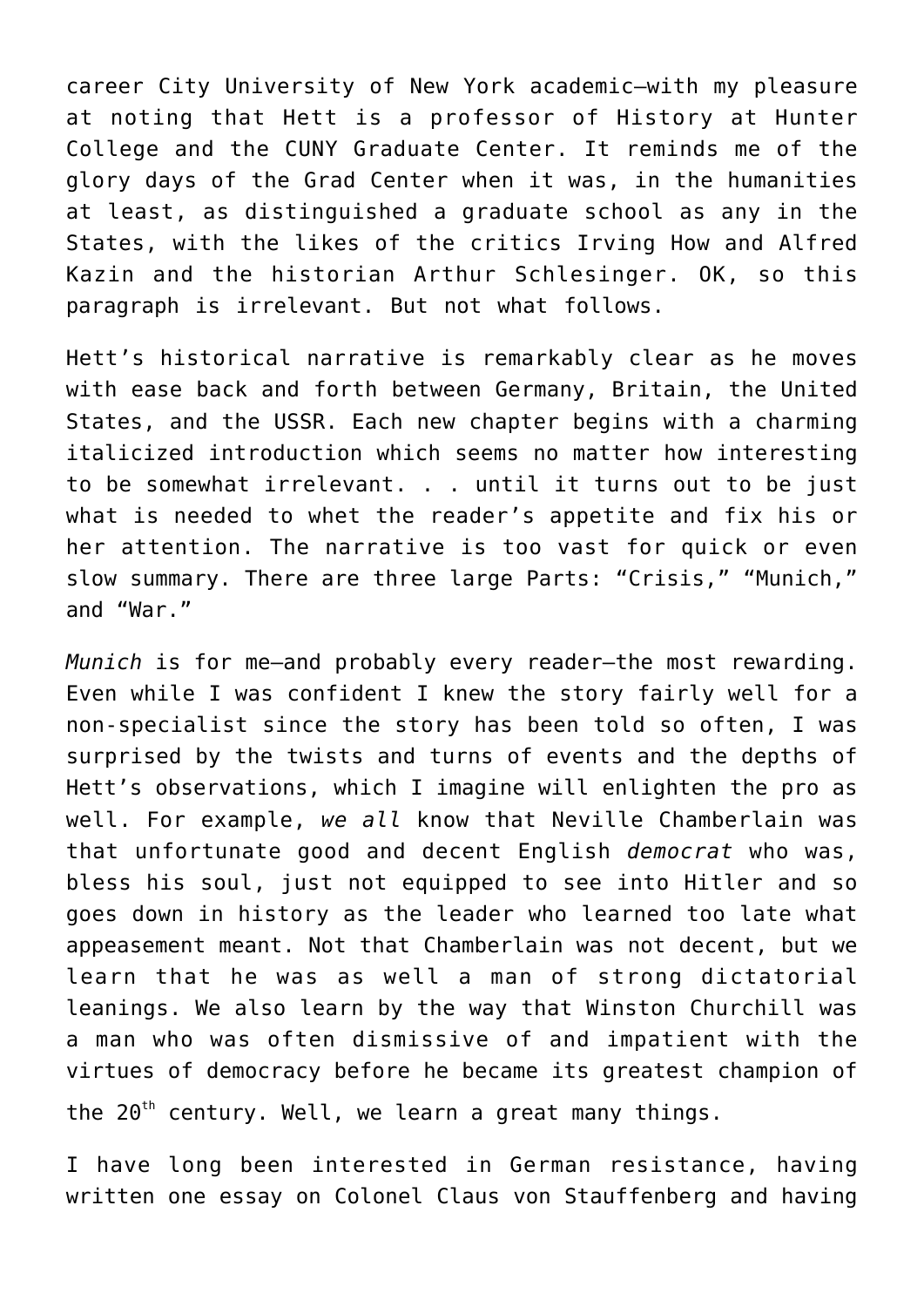alluded to him a dozen times. So I was intrigued by Hett's discussion of the ineffective resistance of German generals—ineffective yes, but significant nonetheless under the totalitarian circumstances. At the time that Hitler was threatening military invasion of Czechoslovakia and the world was hoping there would be a diplomatic solution, Generals like, for example, Ludwig Beck and Franz Halder were hoping Hitler would indeed declare war and were disappointed that he did not have to. The reason: Beck, to single out one name to stand for several, was convinced that a Czech war would be so unpopular that a military coup could succeed. Given the possibility come probability that the British knew something of the attitude of the German chiefs of staff, one can in retrospect lament the speech or speeches that Neville Chamberlain did *not* make encouraging German resistance.

I have a habit, I will confess, of judging the lost causes of the present in light of those of the past, Santayana never far from my mind. I wish that Joseph Biden, a man without what Churchill called "martial vigor," had made an impassioned speech encouraging NATO to let Ukraine in, instead of insisting that Ukraine, whose need for NATO membership was manifest, "was not yet ready," when the only things he could have really meant was that *he* was not ready to test the manifest purpose of NATO in the first place.

It is not Hett's great book itself, but rather where it leads my thoughts instead, that leaves me depressed.

[Table of Contents](https://www.newenglishreview.org/)

Samuel Hux is Professor of Philosophy Emeritus at York College of the City University of New York. He has published in